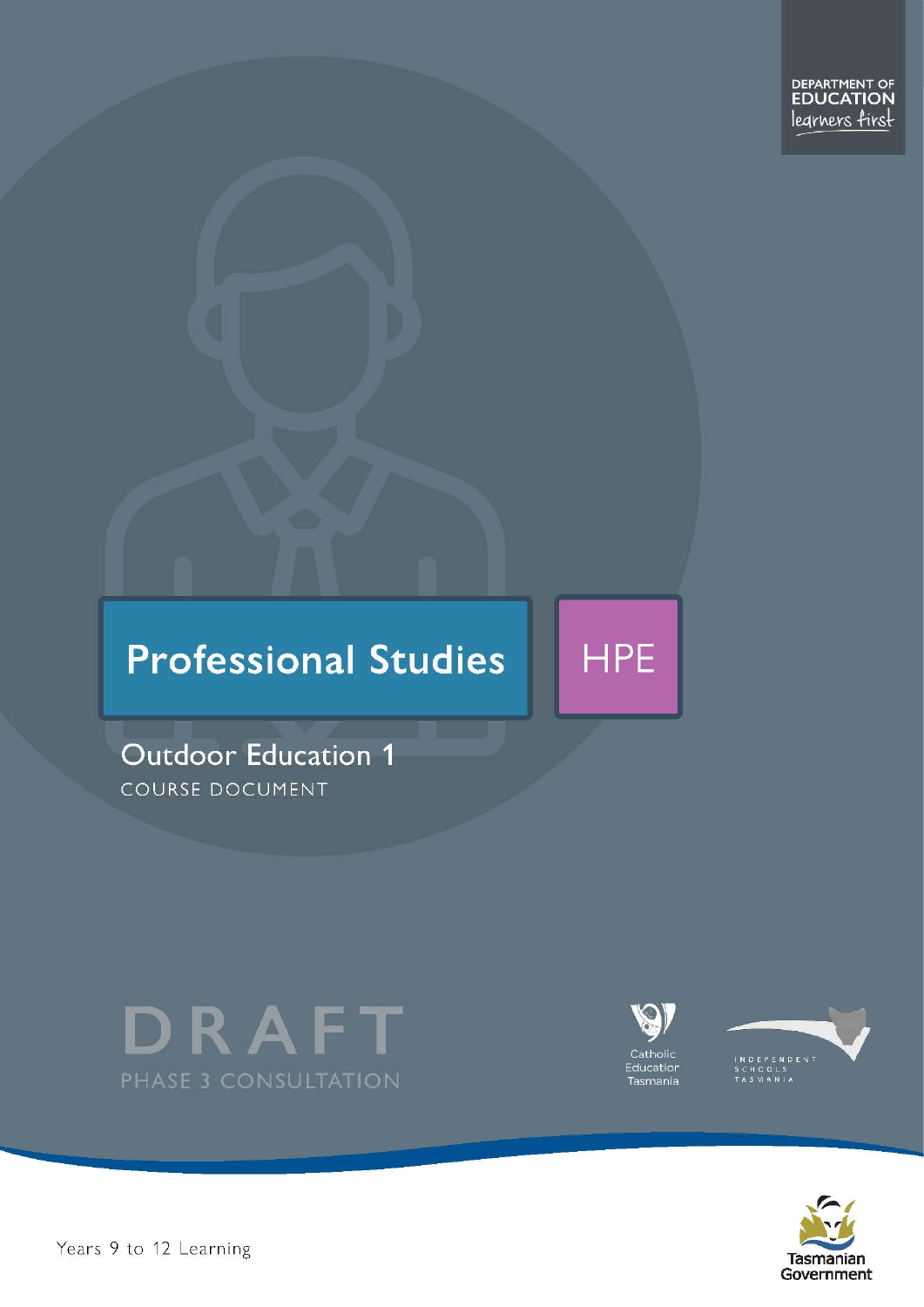# Table of Contents

Phase 3 Consultation Draft Published: March 2021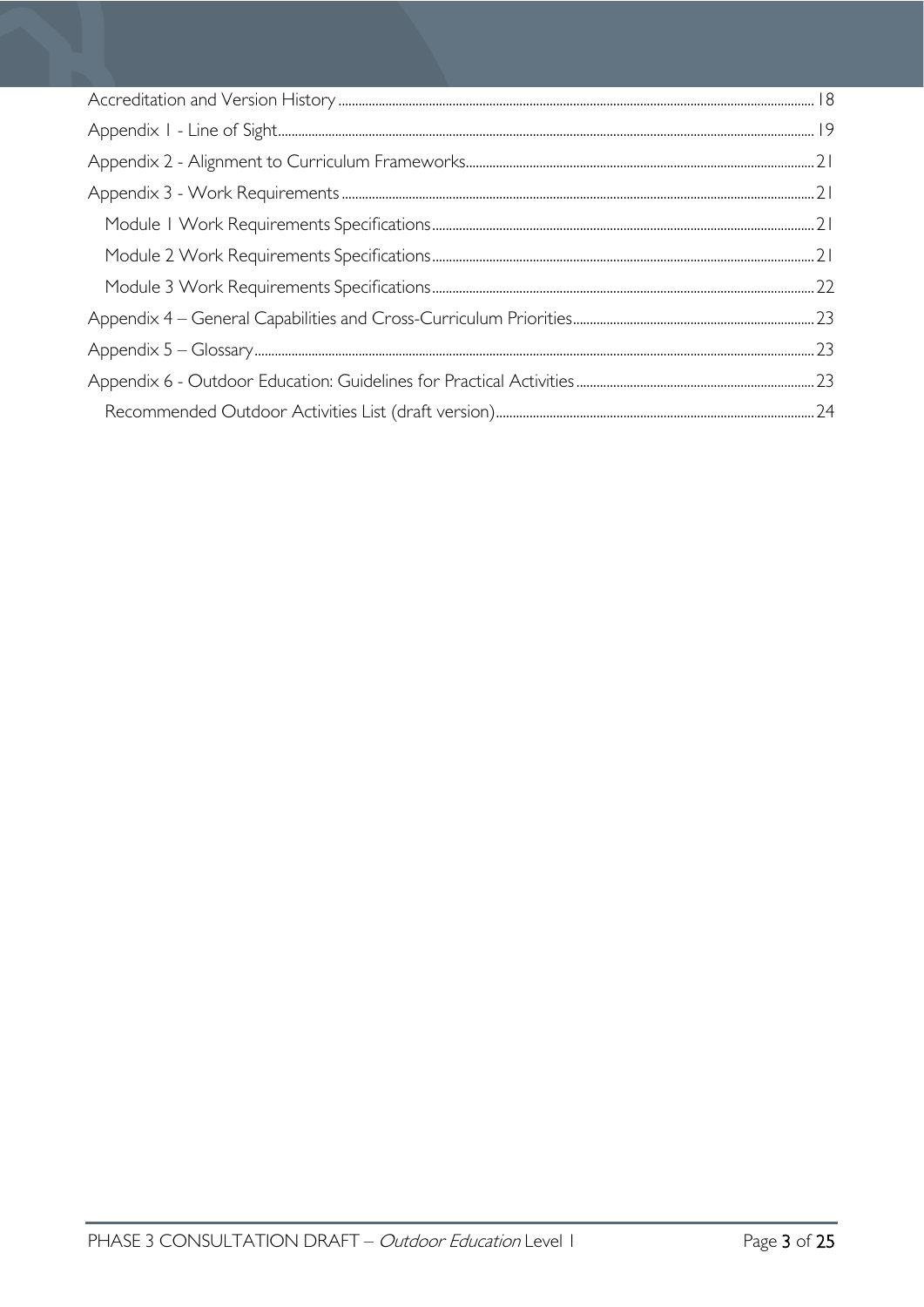# <span id="page-3-0"></span>Outdoor Education, 150 hours – Level 1

This course is the Level 1 component of the Outdoor Education program.

# <span id="page-3-1"></span>Aims

The purpose of Years 9 to 12 [Education](https://publicdocumentcentre.education.tas.gov.au/library/Shared%20Documents/Years-9-to-12-Education-Framework.pdf) is to enable all students to achieve their potential through Years 9 to 12 and beyond in further study, training or employment.

Years 9 to 12 Education enables: Personal Empowerment, Cultural Transmission, Preparation for Citizenship and Preparation for Work.

This course supports the principles of Access, Agency, Excellence, Balance, Support and Achievement as part of a range of programs that enables students to access a diverse and highly flexible range of learning opportunities suited to their level of readiness, interests and aspirations.

Courses aligned to the Years 9 to 12 Curriculum [Framework](https://publicdocumentcentre.education.tas.gov.au/library/Shared%20Documents/Education%209-12%20Frameworks%20A3%20WEB%20POSTER.pdf) belong to one of the five focus areas of Discipline-based Study, Transdisciplinary Projects, Professional Studies, Work-based Learning and Personal Futures.

Outdoor Education Level 1 is a Professional Studies course.

# <span id="page-3-2"></span>Focus Area – Professional Studies

Professional Studies bridges academic courses and career-related study to provide students with a combination of academic and practical knowledge, skills and understanding to pursue a particular pathway of interest. Courses integrate exposure to professional environments, processes and practice through inquiry based learning. Professional Studies reflect professional processes and standards and provide learners with an equivalent experience to that of someone working within that profession Professional Studies enhances students cognitive capacity, efficacy, creativity and craftsmanship in readiness for higher education, internships, apprenticeships, or work in a designated field of interest. Professional Studies courses connect with recognised professional study pathways and contextually align with key Tasmanian industry sectors.

Professional Studies courses have three key features that guide teaching and learning:

- exposure to professional practice
- ideation, research, discovery and integrated learning
- production and sharing replicating a professional paradigm.

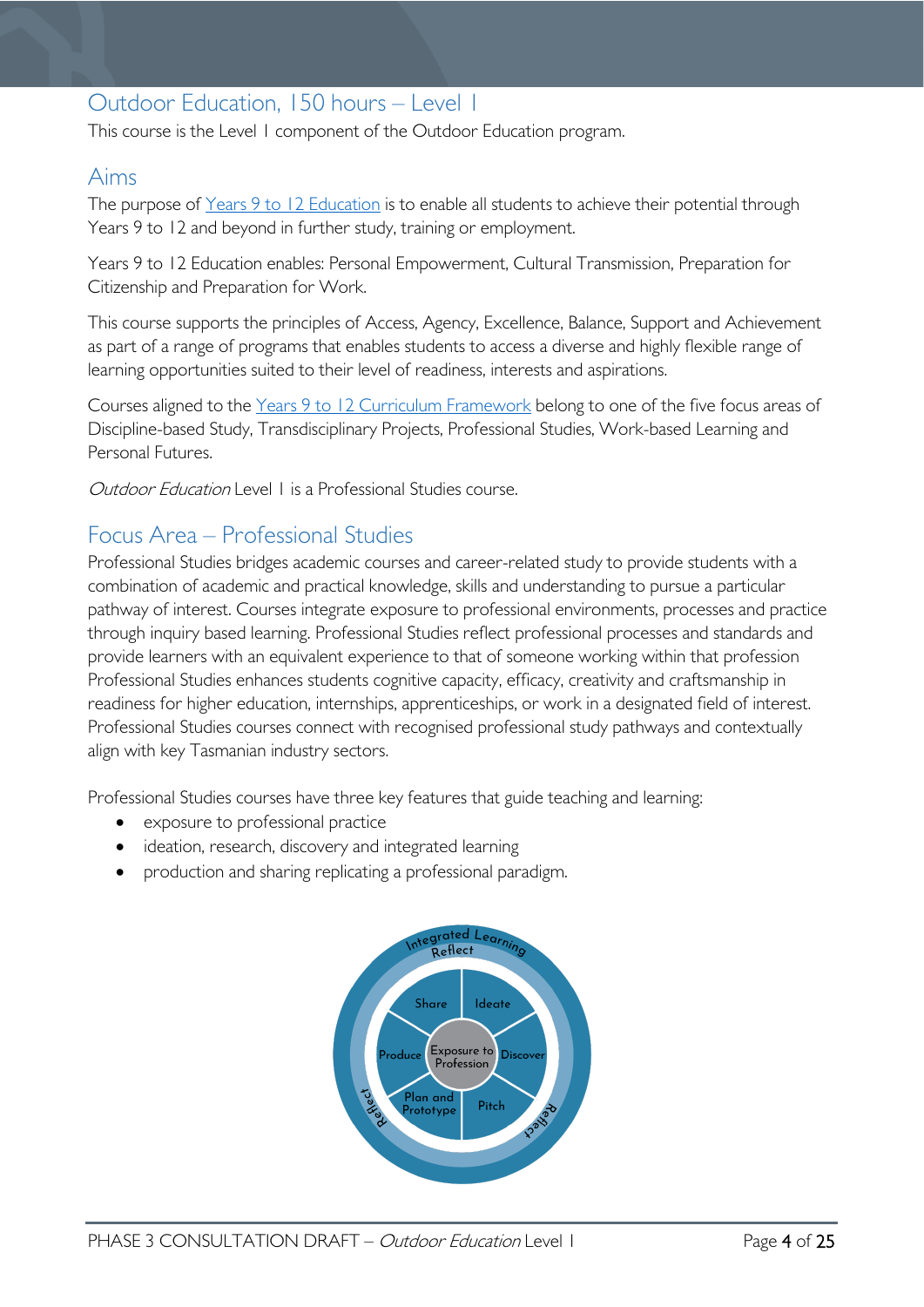In this course learners will do this by:

- exploring
- new and emerging technologies
- exposure to professional practice, conventions, norms and ways of working
- various settings and authentic contexts
- integrated learning to make meaning and connections between learning and their lives
- critical thinking skills, challenges and design solutions
- sharing of products and solutions replicating a professional paradigm
- relationships between fields of outdoor education and industry
- ideation, research, and discovery approaches
- sustained inquiry focussed on an authentic problems, questions, projects, investigations or challenges

# <span id="page-4-0"></span>Rationale

The Outdoor Education group of courses are uniquely placed to help students develop skills and understanding of group dynamics and outdoor leadership, safety management, natural and cultural history, environmental interpretation and sustainability. Tasmania is acknowledged internationally as a destination where our unique world-class natural heritage and climate provides learners with ready access to rich settings and opportunities to experience a diverse range of high-quality outdoor recreation experiences.

Outdoor learning allows people to experience and develop an appreciation of numerous outdoor activities, beyond the scope of sport or competition, and to explore the physical, social, emotional and spiritual benefits of high-quality outdoor experiences.

Outdoor Education Level 1 provides opportunities for learners to connect with a range of outdoor activities. It supports learners in developing an understanding of self while growing positive relationships with others and the natural environment. It builds the capacity to be an effective contributor to group challenges. Learners develop an awareness of the importance of sustainable practice to help protect our natural environments for future generations.

This Level 1 course addresses fundamental knowledge and some specialist or technical knowledge and skills. It has a primary focus on exploring personal impacts and context before considering local, state, national and global perspectives relating to integration of sustainable management practices, application and transferability of Outdoor Education competencies, and exploring connections to related industries and pathways.

# <span id="page-4-1"></span>Integration of General Capabilities and Cross-Curriculum Priorities

The general capabilities addressed specifically in this course are:

- Critical and creative thinking  $\mathbb{C}$
- Ethical understanding  $\div$
- Information and communication technology capability  $\cdot$
- Intercultural understanding  $\epsilon_3$
- Literacy
- Personal and social capability  $\ddot{\bullet}$

The cross-curriculum priorities are enabled through this course are:

• Aboriginal and Torres Strait Islander Histories and Cultures  $\mathcal$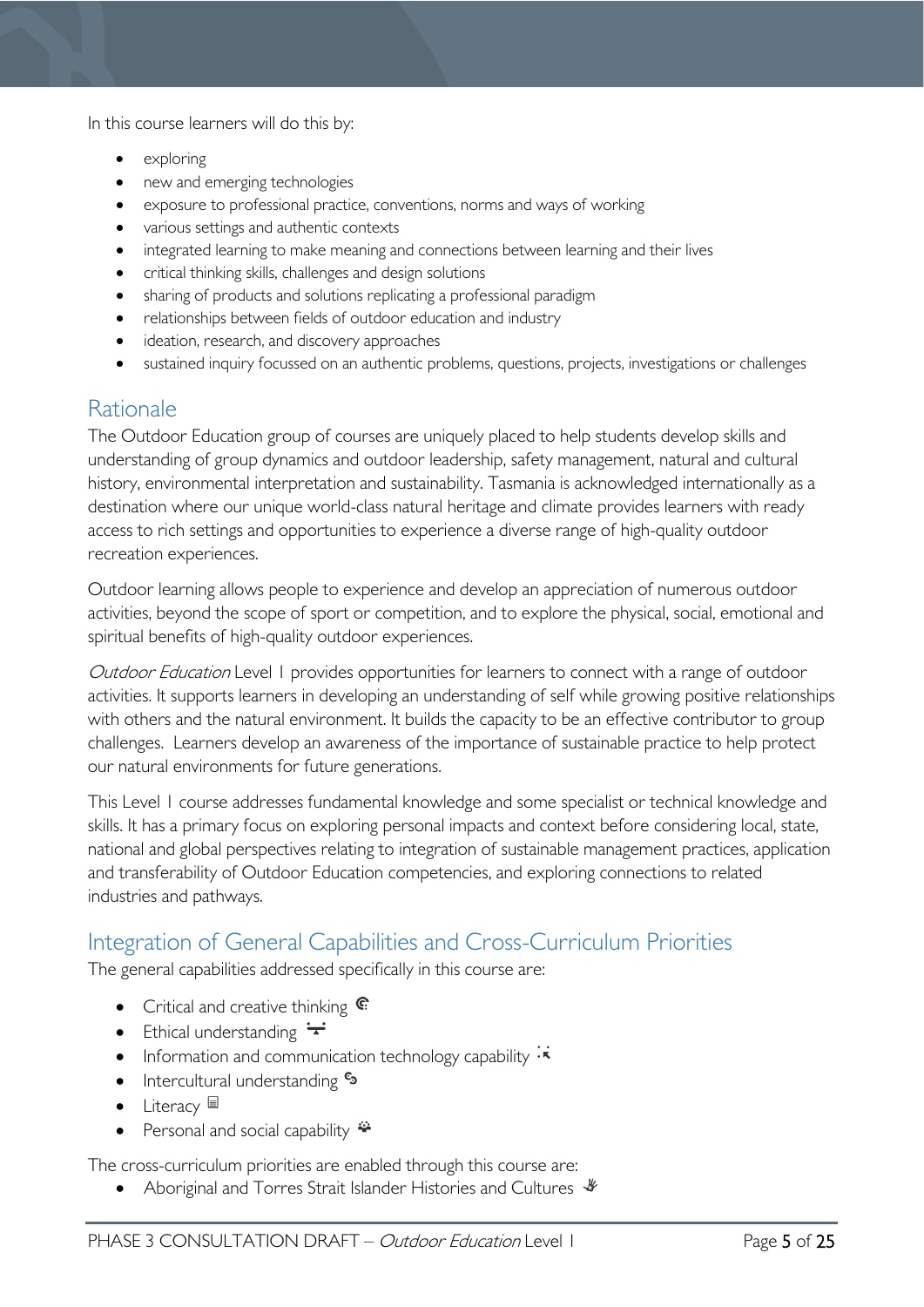- Asia and Australia's Engagement with Asia AA
- Sustainability  $\triangleleft$

# <span id="page-5-0"></span>Course Description

The Outdoor group of courses are uniquely placed to help students develop skills and understanding of group dynamics and outdoor leadership, safety management, natural and cultural history, environmental interpretation and sustainability. Tasmania is acknowledged internationally as a destination where our unique world-class natural heritage and climate provides learners with ready access to rich settings and opportunities to experience a diverse range of high quality outdoor recreation experiences.

Outdoor Education Level 1 provides an opportunity for learners to experience and connect with a range of outdoor activities, beyond the scope of sport or competition. It supports learners in developing an understanding of self while growing positive relationships with others and the natural environment. It builds the capacity to be an effective contributor to group challenges. Learners develop an awareness of the importance of sustainable practice to help protect our natural environments for future generations.

# <span id="page-5-1"></span>Pathways

- *Outdoor Education* Level 1 builds on foundation concepts emerging from the cross curricular approaches of the Australian Curriculum F-10.
- Learners completing *Outdoor Education* may use it as a basis for a wide range of personal, vocational education and training options. Outdoor Education Level 1 provides a pathway to HPE courses such as Outdoor Education Level 2 and Community Sport and Recreation Level 2, and VET Certificate II in Outdoor Recreation.
- After completing *Outdoor Education*, vocational pathways may include, but are not limited to: guiding; adventure tourism; natural sciences; emergency services; and training academies. Additionally, the Defence Forces, State Police and Fire and Forestry Departments are examples of employment areas in the public sector that rely on people with the skills and knowledge developed through studying this course.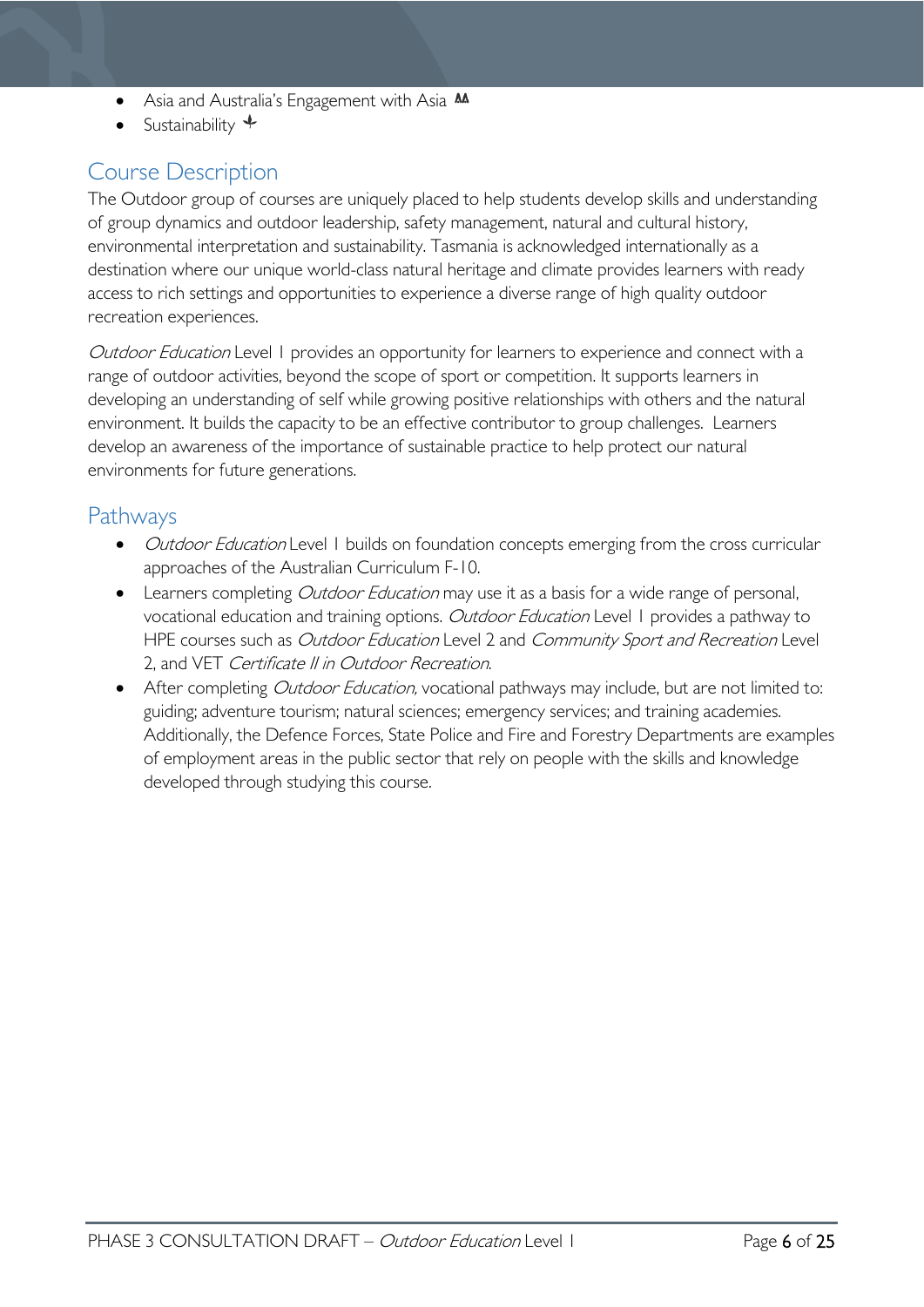### <span id="page-6-0"></span>Course Requirements

- Learners undertaking this course must be aware of the complexity of the content and high level of physical activity required. Participants must be organised and ready to participate fully in a range of challenging practical outdoor learning experiences together with the theory-based tasks and activities integrated within this course.
- When planning and conducting outdoor adventure activities, in addition to addressing their workplace Risk Management procedures, providers of this course will ensure that they have access to suitable equipment, are able to meet the [Australian Adventure Activity Standards](https://australianaas.org.au/) and any additional sector requirements.
- Providers should seek case-by-case advice when dealing with learners with high or additional needs.
- The nature of this course requires a minimum group size of 5 learners.
- Outdoor Education is an evolving, dynamic and technology-connected area. Research tasks and presentations will require students to be able to access a range of suitable digital software and hardware.

# <span id="page-6-1"></span>Course Structure, Delivery and Progression

### <span id="page-6-2"></span>**Structure**

This course consists of three 50-hour modules.

Modules Available

Core Module 1: Outdoor experiences

Core Module 2: Outdoor knowledge and skills

Core Module 3: Sustainability and outdoor industries



### <span id="page-6-3"></span>**Delivery**

Module 1 should be delivered concurrently with Module(s) 2 and 3.

### <span id="page-6-4"></span>Developmental Progression

Each module introduces and builds upon key ideas, concepts, skills, knowledge and understanding leading to a culminating performance of understanding reflected in the work requirements within each module.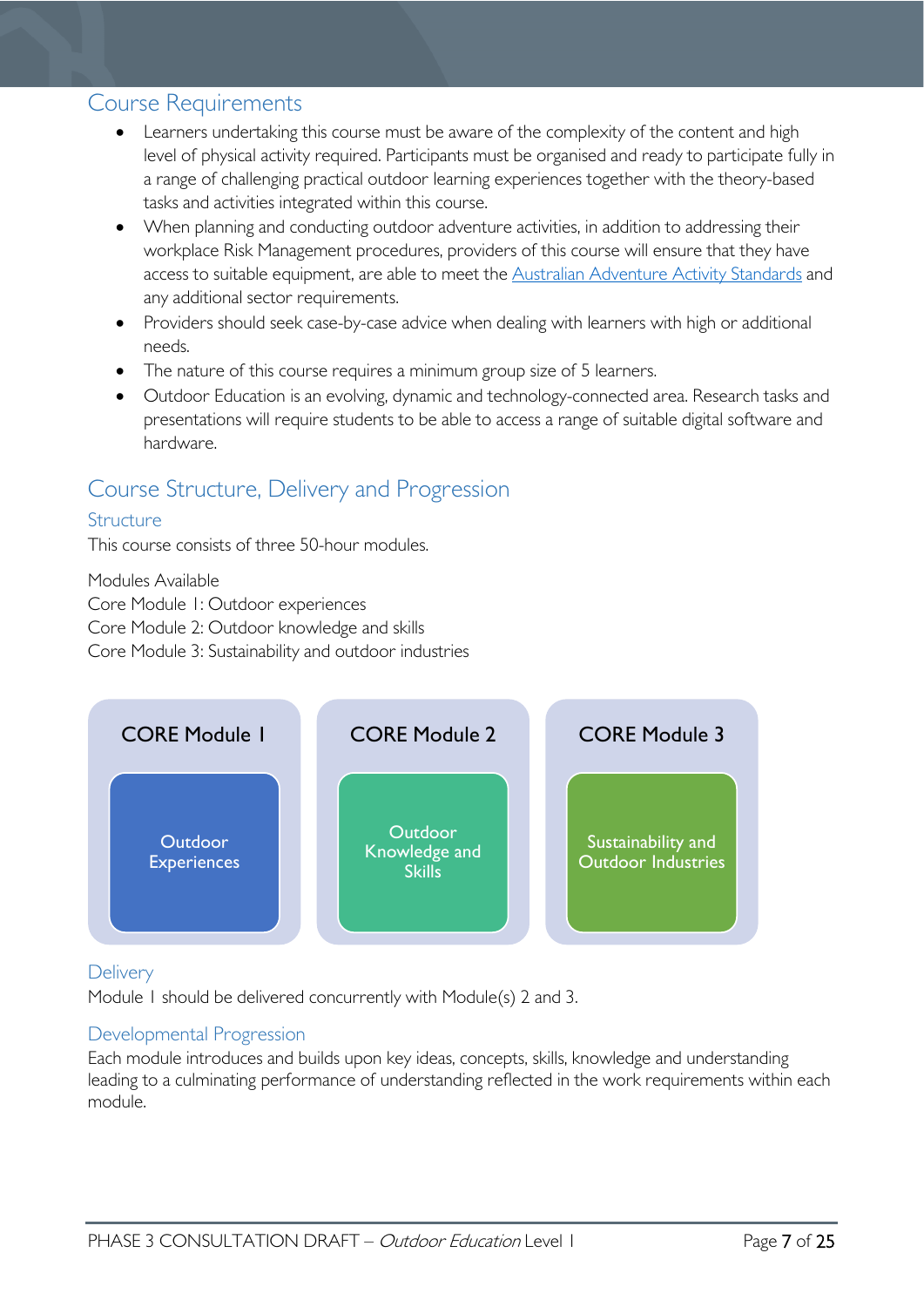# <span id="page-7-0"></span>Module 1 - Outdoor experiences

Module 1 provides learners with opportunities to apply theory concepts and develop their practical skills and knowledge across a range of outdoor activities.

During Module 1 - learners should be provided with the following learning experiences:

- exposure and discussion of professional practice
	- o examining the Outdoor Education Australia website
	- o exploring the Australian Adventure Activity standards
- opportunities to experience at least 4 different outdoor recreation activities
- guided support in establishing format and use habits for a reflective journal.

#### <span id="page-7-1"></span>Module 1 Learning Outcomes

On successful completion of this module, learners will be able to:

- 1. demonstrate personal and social capability
- 2. discuss and apply outdoor knowledge and skills
- 3. communicate effectively
- 4. engage and reflect on outdoor experiences.

### <span id="page-7-2"></span>Module 1 Content

Outdoor Education Level 1 Module 1 provides learners with opportunities to:

- develop positive relationships with the environment, others and themselves through interaction with the natural world
- explore and understand the vital role outdoor experiences have in supporting the wellbeing and sustainability of individuals, society and our environment
- engage in a wide range of practical and active learning experiences, natural environments and settings
- develop competence and safety management in outdoor environments and activities
- be exposed to industry practices and expectations and to recognise roles and sectors and where outdoor education skills, knowledge and understandings are highly valued attributes.

#### Key Knowledge and Concepts

Module 1 will address the following:

- discussing actions and practices used to support a range of safe and positive outdoor experiences
- examining best practice approaches to assessing risk and making informed judgements
- exploring how individuals' actions towards their roles, relationships and responsibilities impact on others
- enhancing positive well-being benefits through reflection on experiences in group and individual activities that are challenging and adventurous
- considering multiple perspectives on contemporary living and human to nature relationships
- describing and examining how group dynamics and leadership contribute to processes and outcomes in various contexts
- recognising connections from Outdoor Education to development of communication skills, personal and social capability, ethical understanding, critical and creative thinking, and the crosscurriculum priorities of sustainability and Aboriginal and Torres Strait islander histories and cultures.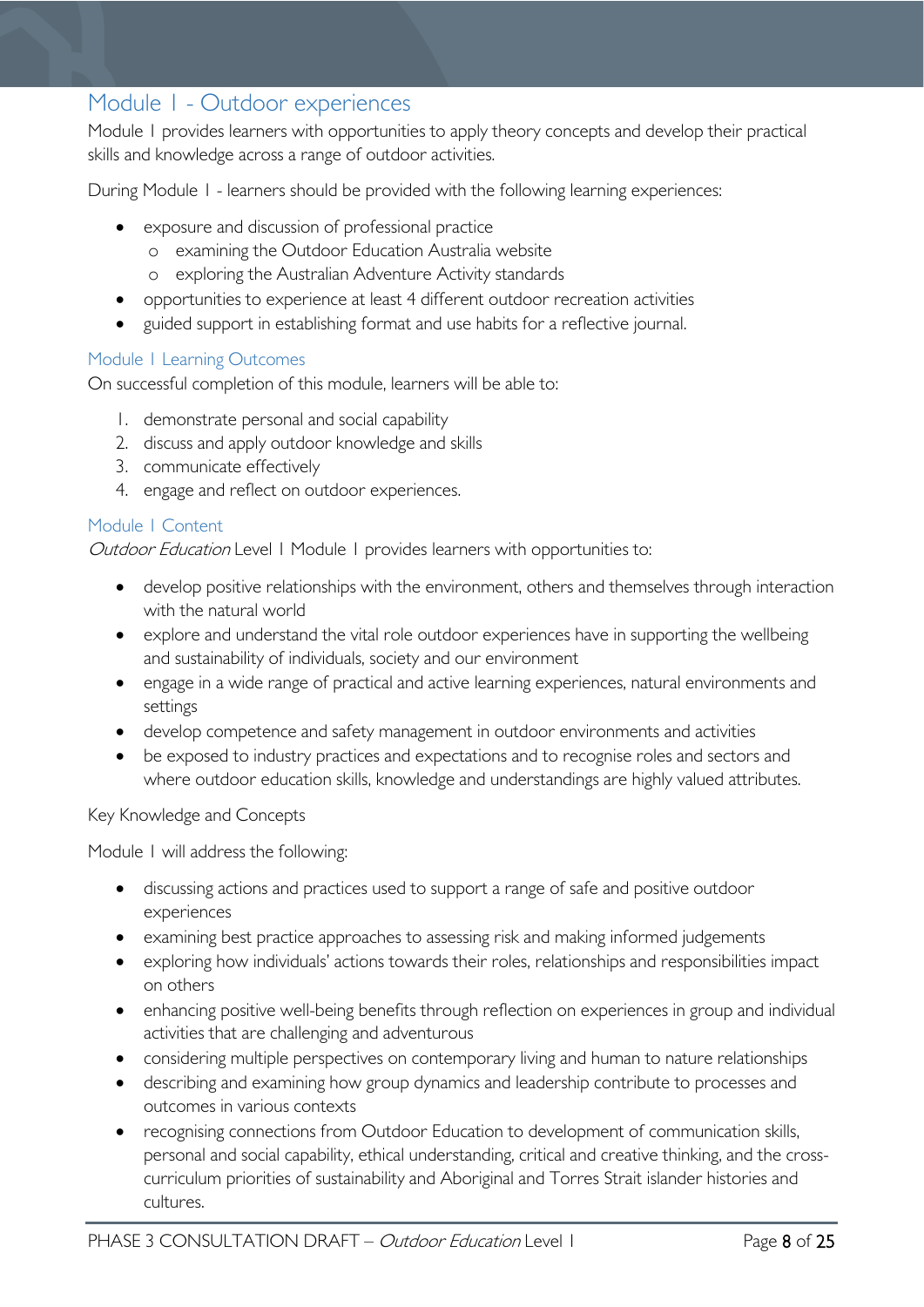### Unit - Outdoor Education - General 1 (Intro to) - (15 hrs)

- Outdoor activities and living skills
- Outdoor Education Fundamentals & Principles
- Safety and standard industry practices

### Unit - Outdoor Practical Experiences 1A - (35 hours)

- Range of selected centre based activities
- Introductory experiences and fundamental skill development across a range of activities in accordance with the Outdoor Education: Guidelines for Practical Activities (refer Appendix 6)
- Recording personal session and progress reviews in a Reflective Journal.

#### Key Skills:

- developing skills and understandings to move safely and competently while valuing and promoting sustainable use and positive relationships with natural environments
- integrating and applying outdoor knowledge and skills in various settings
- effectively communicating within and about outdoor education activities
- recognising connections between outdoor experiences and industry opportunities through exposure to professional practice
- developing independence and group competence in various social and physical environments
- building a range of decision making and scenario appropriate skills, techniques and approaches
- ongoing development of personal and social capabilities such as communication, resilience, selfconfidence, leadership, teamwork, goal setting, personal autonomy and initiative.

#### <span id="page-8-0"></span>Module 1 Work Requirements

The work requirements of a course are processes, products or performances that provide a significant demonstration of achievement that is measurable against the course's standards. Work requirements need not be the sole form of assessment for a module.

This Module includes one (1) Folio - Reflective journal as work requirements.

See Appendix 3 for summary of Work Requirement specifications for this course.

#### <span id="page-8-1"></span>Module 1 Assessment

This module will assess criteria 1, 2, 3, 4.

# <span id="page-8-2"></span>Module 2 - Outdoor knowledge and skills

Module 2 provides learners with opportunities to develop and apply outdoor living and bushcraft skills, independent and collaborative challenge experiences and an extended focus on skill development in a chosen outdoor activity.

During Module 2 - learners should be provided with the following learning experiences:

- theory and application of fundamental bushcraft and outdoor survival skills
- teacher developed 2 hour outdoor living skills teams challenge and reflective review
- access to suitable settings, equipment and instruction for development in the chosen specialised outdoor recreation activity
- technology access and support in developing a culminating digital exhibition product.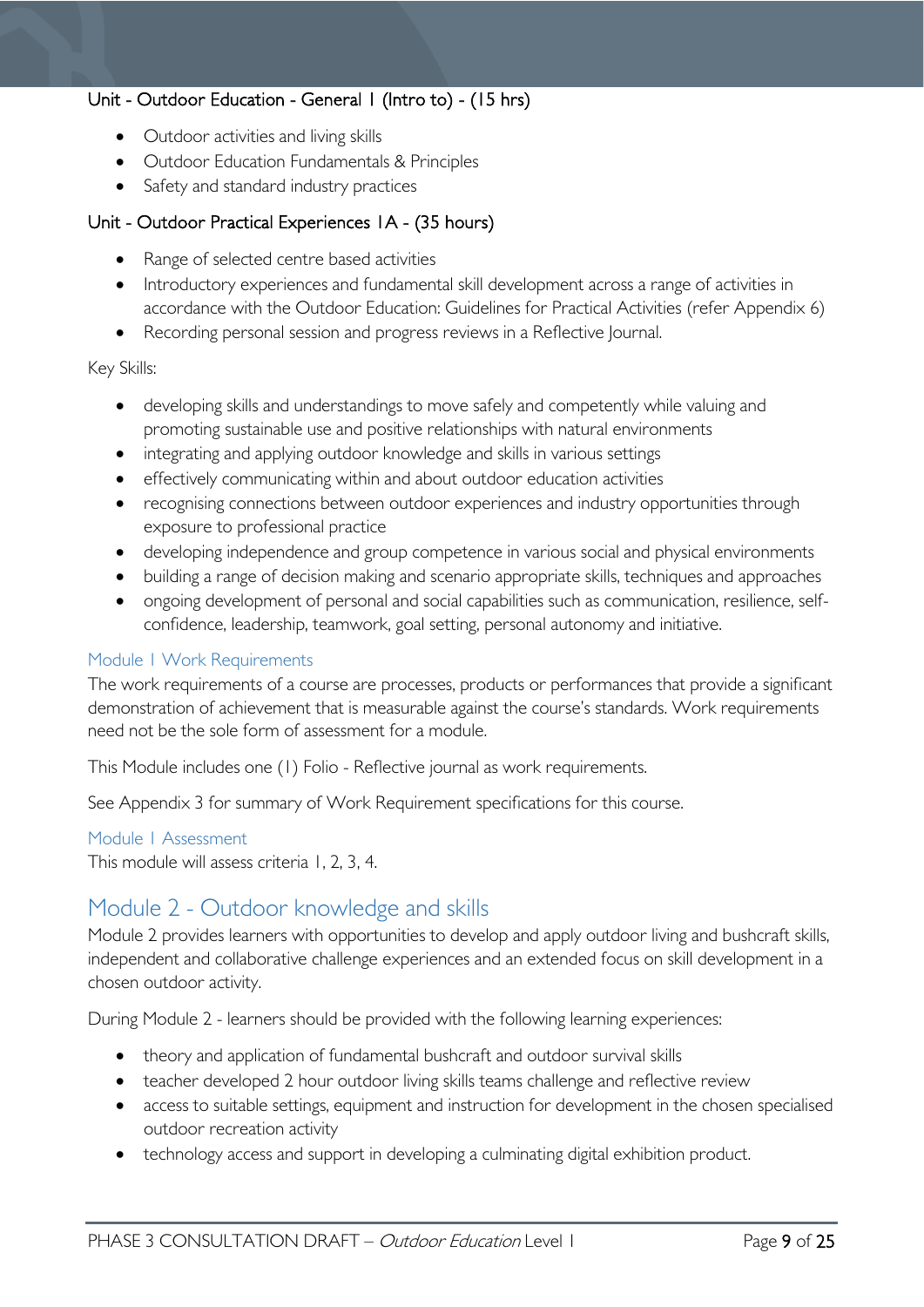#### <span id="page-9-0"></span>Module 2 Learning Outcomes

On successful completion of this module, learners will be able to:

- 1. demonstrate personal and social capability
- 2. discuss and apply outdoor knowledge and skills
- 3. communicate effectively
- 5. describe and examine group dynamics and leadership.

#### <span id="page-9-1"></span>Module 2 Content

Module 2 provides learners with opportunities to:

- develop positive relationships with the environment, others and themselves through interaction with the natural world
- explore and understand the vital role outdoor experiences have in supporting the wellbeing and sustainability of individuals, society and our environment
- engage in a wide range of practical and active learning experiences, natural environments and settings
- develop competence and safety management in outdoor environments and activities
- be exposed to industry practices and expectations and to recognise roles and sectors and where outdoor education skills, knowledge and understandings are highly valued attributes.

#### Key Knowledge and Concepts

Module 2 will address the following:

- discussing actions and practices used to support a range of safe and positive outdoor experiences
- examining best practice approaches to assessing risk and making informed judgements
- exploring how individuals' actions towards their roles, relationships and responsibilities impact on others
- enhancing positive well-being benefits through reflection on experiences in group and individual activities that are challenging and adventurous
- considering multiple perspectives on contemporary living and human to nature relationships
- describing and examining how group dynamics and leadership contribute to processes and outcomes in various contexts
- recognising connections from Outdoor Education to development of communication skills, personal and social capability, ethical understanding, critical and creative thinking, and the crosscurriculum priorities of sustainability and Aboriginal and Torres Strait islander histories and cultures.

#### Unit - Intro to Bushcraft, Outdoor Safety and Survival 1 - (30-35 hours)

- Outdoor skills
- Outdoor challenge experience

### Unit - Outdoor Experiences (Specialization) 1 - (15-20 hours)

- Focus on skill development and capability in a chosen activity
- Digital exhibition project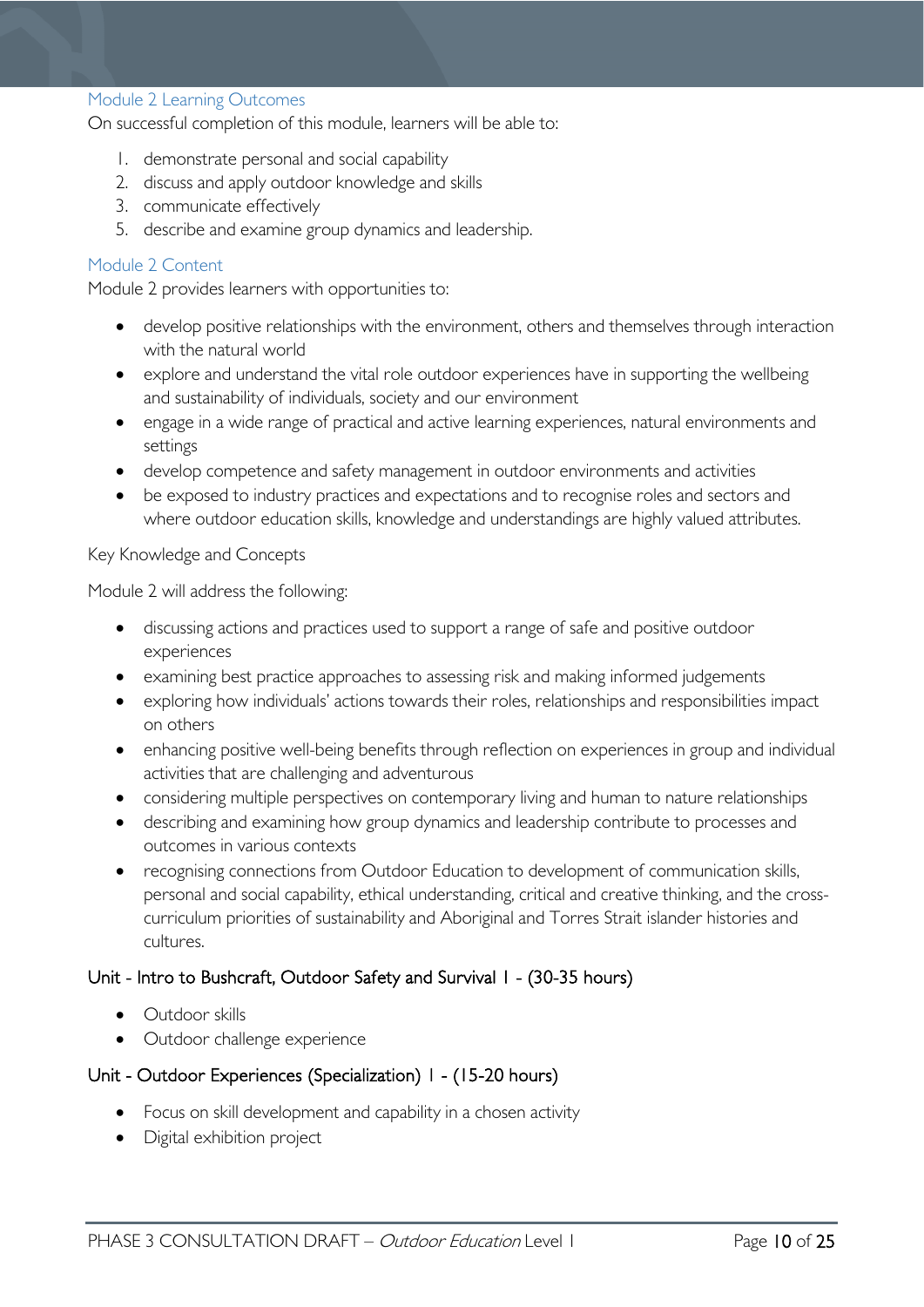#### Key Skills:

- developing skills and understandings to move safely and competently while valuing and promoting sustainable use and positive relationships with natural environments
- integrating and applying outdoor knowledge and skills in various settings
- effectively communicating within and about outdoor education activities
- recognising connections between outdoor experiences and industry opportunities through exposure to professional practice
- developing independence and group competence in various social and physical environments
- building a range of decision making and scenario appropriate skills, techniques and approaches
- ongoing development of personal and social capabilities such as communication, resilience, selfconfidence, leadership, teamwork, goal setting, personal autonomy and initiative

#### <span id="page-10-0"></span>Module 2 Work Requirements

The work requirements of a course are processes, products or performances that provide a significant demonstration of achievement that is measurable against the course's standards. Work requirements need not be the sole form of assessment for a module.

This Module includes work requirements that add sections to the folio

- Intro to Bushcraft and Outdoor Survival I Reflective Journal
- Outdoor Experiences (Specialisation) 1 Digital exhibition

See Appendix 3 for summary of Work Requirement specifications for this course.

#### <span id="page-10-1"></span>Module 2 Assessment

This module will assess criteria 1, 2, 3, 5.

### <span id="page-10-2"></span>Module 3 - Sustainability and outdoor industries

Module 3 provides learners with opportunities to consider industry perspectives and issues whilst engaging with a range of outdoor activities and venues to developing a range of specialised, transferable and integrated skills and attributes. Learners will also examine environmental conservation principles and explore key areas of environmental awareness, management, conservation, and culture together with examining and reflecting on fundamental ecological literacy themes.

During Module 3 - learners should be provided with the following learning experiences:

- opportunities to experience at least 3 outdoor recreation activities that were not undertaken in Module 1
- a suitable full day or journey experience
- regular seasonal and time of day revisits to a local area to support interpretation skills
- visiting a suitable venue to explore an area of significance to Tasmanian Aboriginal communities
- technology access and support in developing the multimodal product.

#### <span id="page-10-3"></span>Module 3 Learning Outcomes

On successful completion of this module, learners will be able to:

- 1. demonstrate personal and social capability
- 2. discuss and apply outdoor knowledge and skills
- 3. communicate effectively
- 6. recognise and explain ecological literacy concepts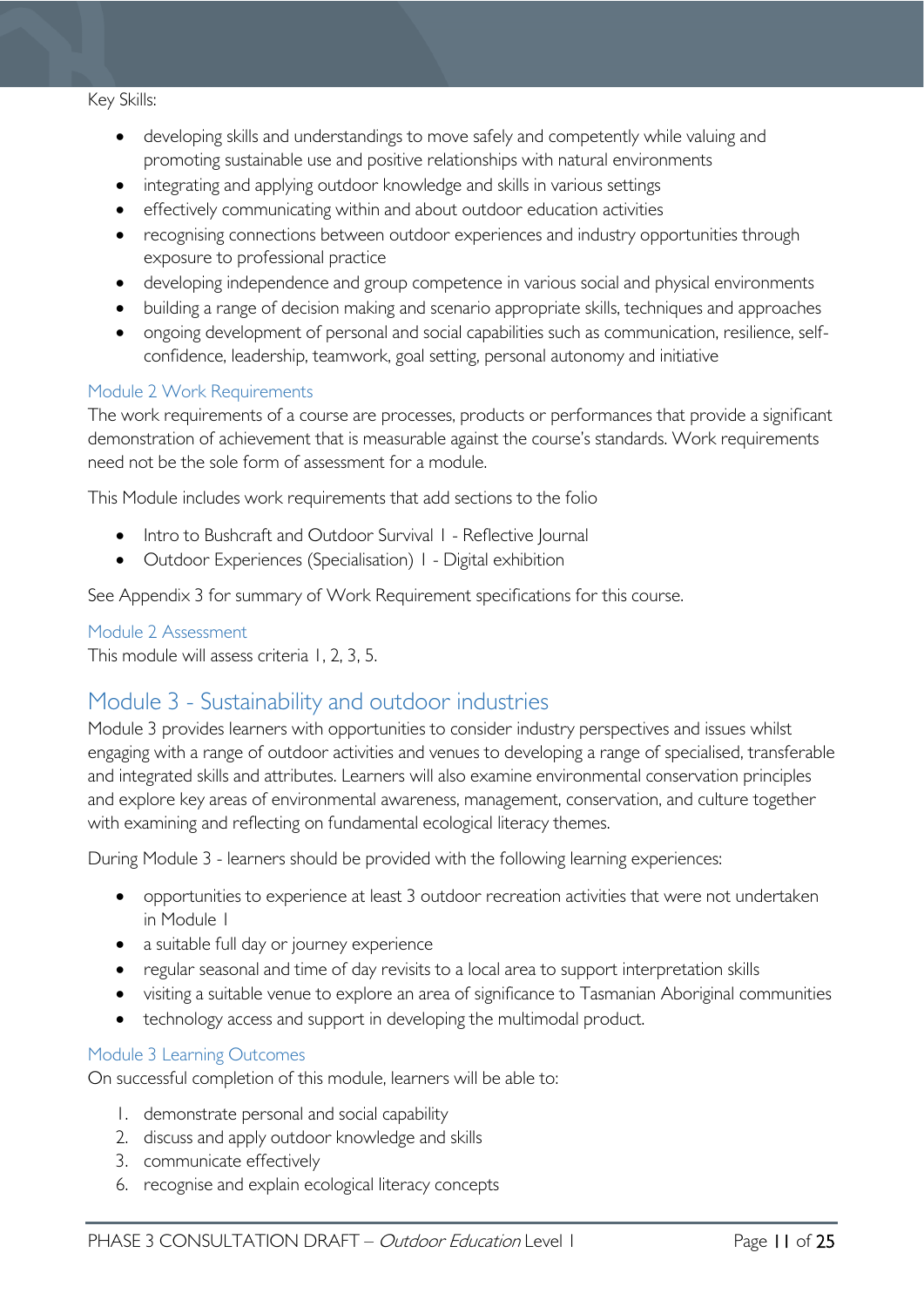#### <span id="page-11-0"></span>Module 3 Content

Module 3 provides learners with opportunities to:

- develop positive relationships with the environment, others and ourselves through interaction with the natural world
- explore and understand the vital role outdoor experiences have in supporting the wellbeing and sustainability of individuals, society and our environment
- engage in a wide range of practical and active learning experiences, natural environments and settings
- develop competence and safety management in outdoor environments and activities
- be exposed to industry practices and expectations and to recognise roles and sectors and where outdoor education skills, knowledge and understandings are highly valued attributes.

#### Key Knowledge and Concepts

Module 3 will address the following:

- discussing actions and practices used to support a range of safe and positive outdoor experiences
- examining best practice approaches to assessing risk and making informed judgements
- exploring how individuals' actions towards their roles, relationships and responsibilities impact on others
- enhancing positive well-being benefits through reflection on experiences in group and individual activities that are challenging and adventurous
- considering multiple perspectives on contemporary living and human to nature relationships
- describing and examining how group dynamics and leadership contribute to processes and outcomes in various contexts
- recognising connections from Outdoor Education to development of communication skills, personal and social capability, ethical understanding, critical and creative thinking, and the crosscurriculum priorities of sustainability and Aboriginal and Torres Strait islander histories and cultures.

### Unit - Outdoor (Practical) Experiences 1B - (20-25 hours)

- Guided range of selected centre based part day experiences
- Full day or journey experience
- Local and regional experiences, industry exposure and introductory experiences and fundamental skill development across a range of activities in accordance with the guideline within Appendix 6
- dialogue and reflection on a)sustainability and connection to nature and, b) the significance of group leadership, membership and dynamics

### Unit - Intro to Outdoor Recreation & Ecotourism 1 - (25-30 hours)

- Environmental conservation principles
- Environmental Awareness
- Environmental management, conservation and culture
- Ecological literacy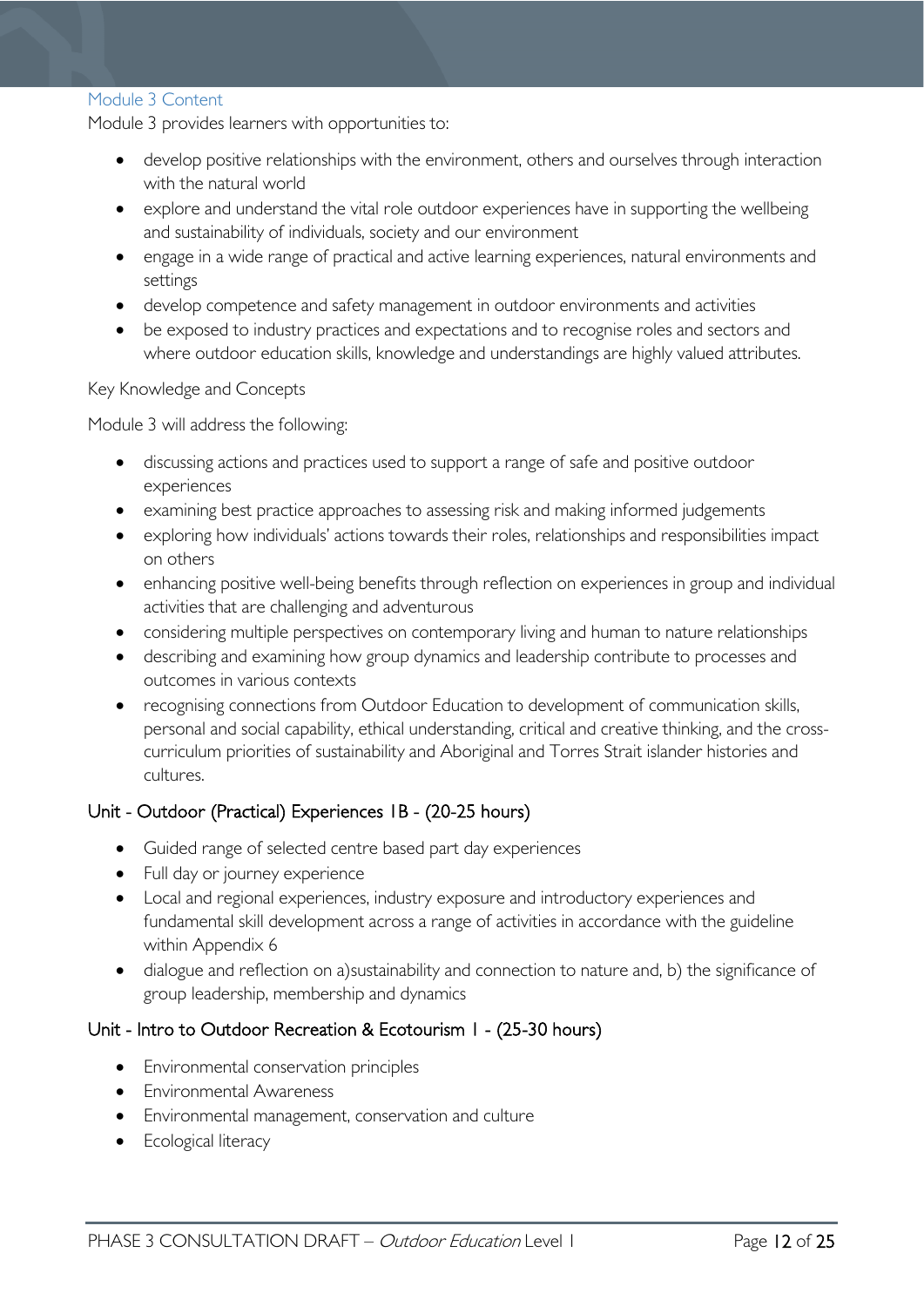#### Key Skills:

- developing skills and understandings to move safely and competently while valuing and promoting sustainable use and positive relationships with natural environments
- integrating and applying outdoor knowledge and skills in various settings
- effectively communicating within and about outdoor education activities
- recognising connections between outdoor experiences and industry opportunities through exposure to professional practice
- developing independence and group competence in various social and physical environments
- building a range of decision making and scenario appropriate skills, techniques and approaches
- ongoing development of personal and social capabilities such as communication, resilience, selfconfidence, leadership, teamwork, goal setting, personal autonomy and initiative
- sustainable practice and connection to natural environment

#### <span id="page-12-0"></span>Module 3 Work Requirements

The work requirements of a course are processes, products or performances that provide a significant demonstration of achievement that is measurable against the course's standards. Work requirements need not be the sole form of assessment for a module.

This Module includes work requirements that must be included in relevant unit sections of the Folio

- Intro to Bushcraft and Outdoor Survival I Reflective Journal
- Outdoor Experiences (Specialisation) 1 Digital exhibition

See Appendix 3 for summary of Work Requirement specifications for this course.

#### <span id="page-12-1"></span>Module 3 Assessment

This module will assess criteria 1, 2, 3, 6.

### <span id="page-12-2"></span>Assessment

Criterion-based assessment is a form of outcomes assessment that identifies the extent of learner achievement at an appropriate end-point of study. Although assessment – as part of the learning program – is continuous, much of it is formative, and is done to help learners identify what they need to do to attain the maximum benefit from their study of the course. Therefore, assessment for summative reporting to TASC will focus on what both teacher and learner understand to reflect endpoint achievement.

The standard of achievement each learner attains on each criterion is recorded as a rating 'A', 'B', or 'C', according to the outcomes specified in the standards section of the course.

A 't' notation must be used where a learner demonstrates any achievement against a criterion less than the standard specified for the 'C' rating.

A 'z' notation is to be used where a learner provides no evidence of achievement at all.

Internal assessment of all criteria will be made by the provider. Providers will report the learner's rating for each criterion to TASC.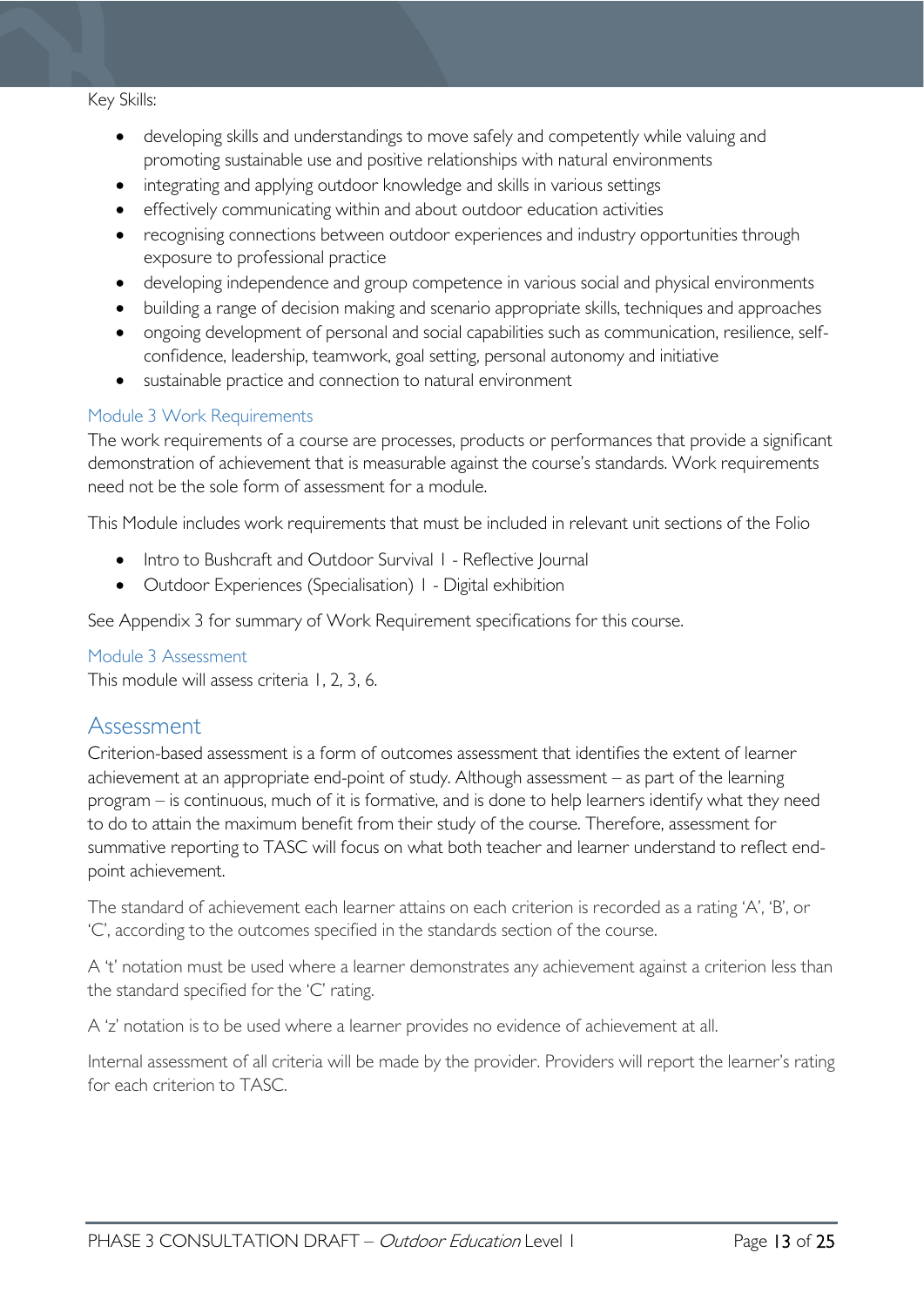<span id="page-13-0"></span>Criteria

|                      | Module I | Module 2 | Module 3 | <b>Notes</b>                                                          |
|----------------------|----------|----------|----------|-----------------------------------------------------------------------|
| Criteria<br>Assessed | 1,2,3,4  | 1,2,3,5  | 1,2,3,6  | Three common in all modules<br>and one focus criterion per<br>module. |

The assessment for *Outdoor Education* Level 1 will be based on the degree to which the learner can:

- 1. display goal setting, organisational, interpersonal and self-management skills
- 2. use a range of specialised skills, terms, techniques and related safety practices in a variety of Outdoor Education activities
- 3. communicate purposefully and appropriately
- 4. explain how outdoor experiences and industry best practice contribute to healthy individuals, communities and environments
- 5. demonstrate understanding of group roles, attributes, dynamics and positive outdoor leadership practices
- 6. describe and apply an understanding of ecological literacy concepts (including conservation, sustainable practice and connection to natural environment).

### <span id="page-13-1"></span>**Standards**

Criterion 1: display goal setting, organisational, interpersonal and self-management skills

| Rating C                                                                                                                                                                                                                                                                                               | Rating B                                                                                                                                                                                                                                                                                                                                              | Rating A                                                                                                                                                                                                                                                                                                                                                                      |
|--------------------------------------------------------------------------------------------------------------------------------------------------------------------------------------------------------------------------------------------------------------------------------------------------------|-------------------------------------------------------------------------------------------------------------------------------------------------------------------------------------------------------------------------------------------------------------------------------------------------------------------------------------------------------|-------------------------------------------------------------------------------------------------------------------------------------------------------------------------------------------------------------------------------------------------------------------------------------------------------------------------------------------------------------------------------|
| Self Management<br>identifies the influence of<br>emotions on behaviour.<br>identifies personal behaviour<br>patterns and key learning goal<br>identifies examples of self-<br>discipline, ability to work<br>independently or show<br>initiative<br>identify examples of<br>confidence and resilience | Self Management<br>describes the influence of<br>emotions on behaviour and<br>relationships<br>identifies several personal<br>behaviour patterns and key<br>learning goals<br>describes examples of self-<br>discipline, ability to work<br>independently or show<br>initiative<br>identify examples of<br>confidence, resilience and<br>adaptability | Self Management<br>explains the influence of<br>emotions on behaviour,<br>learning and relationships<br>describes a range of personal<br>behaviour patterns and<br>learning goals<br>identifies and reflects on<br>scenarios that demonstrate<br>self-discipline, ability to work<br>independently or show<br>initiative<br>describe examples of<br>confidence, resilience or |
| Self Awareness<br>identifies personal strengths<br>and achievements<br>recognises reflective practice<br>identifies personal learning<br>preferences and work habits                                                                                                                                   | Self Awareness<br>describes several personal<br>strengths and achievements<br>recognises and uses<br>prescribed reflective practice<br>describes personal learning<br>preferences and work habits                                                                                                                                                     | adaptability<br>Self Awareness<br>identifies and describes<br>several personal strengths<br>and achievements<br>describes examples of<br>prescribed reflective practice<br>identifies and describes<br>personal learning preferences<br>and work habits                                                                                                                       |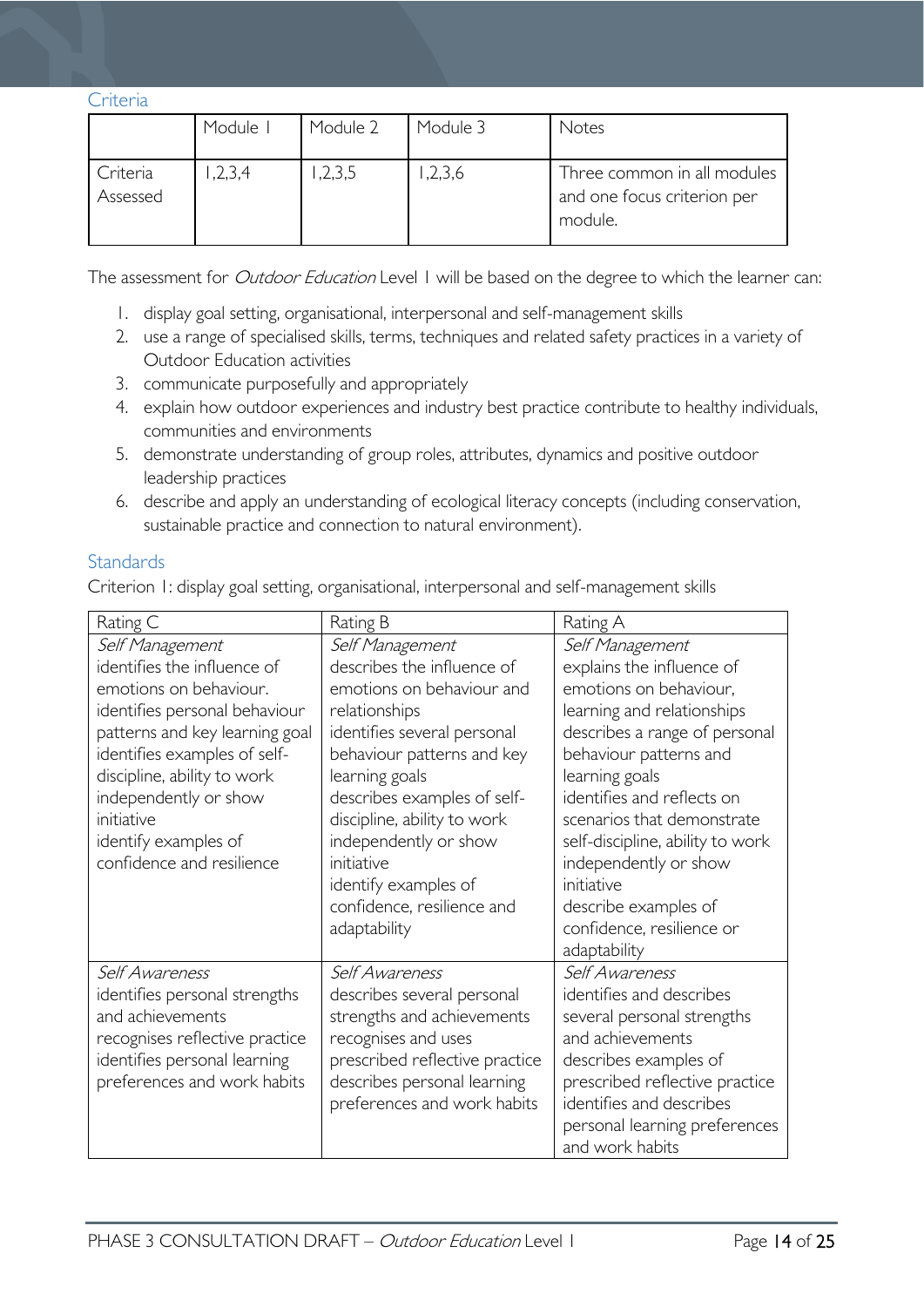| Social Management                                        | Social Management                        | Social Management                       |
|----------------------------------------------------------|------------------------------------------|-----------------------------------------|
| works collaboratively in a pair                          | works collaboratively in                 | works collaboratively in a              |
| or group                                                 | groups                                   | groups and teams                        |
| describes personal values                                | identifies personal values               | describes personal values               |
| when making choices and                                  | when making choices and                  | when making choices and                 |
| decisions                                                | decisions                                | decisions                               |
| identifies an approach to                                | recognises multiple strategies           | recognises common                       |
| negotiate and resolve conflict                           | to negotiate and resolve                 | strategies to negotiate and             |
| recognises leadership                                    | conflict                                 | resolve conflict                        |
| attributes                                               | describes leadership                     | identifies positive leadership          |
| demonstrate a positive action                            | attributes                               | attributes                              |
| to help build and maintain                               | recognise and use positive               | describe and use positive               |
| relationships                                            | actions that help build and              | actions that help build and             |
|                                                          | maintain relationships                   | maintain relationships                  |
| Social Awareness                                         | Social Awareness                         | Social Awareness                        |
| recognises alternate                                     | describes alternate                      | compares alternate                      |
| perspectives                                             | perspectives                             | perspectives                            |
| identifies ways to contribute                            | describes ways to contribute             | considers ways to contribute            |
| to community, civil society or                           | to community, civil society or           | to community, civil society             |
| care for the environment                                 | care for the environment                 | and care for the environment            |
| identifies problems needing<br>resolution                | describes problems needing<br>resolution | explains problems needing<br>resolution |
|                                                          | describes different types of             | describes and categorises               |
| recognises there are different<br>types of relationships | relationships                            |                                         |
| recognise actions that                                   | describe actions that                    | different types of<br>relationships     |
| positively support a positive                            | positively support a positive            | describe and apply actions              |
| personal and cultural Identity                           | personal and cultural Identity           | that positively support a               |
|                                                          |                                          | positive personal and cultural          |
|                                                          |                                          | Identity                                |

Criterion 2: use a range of specialised skills, terms, techniques and related safety practices in a variety of Outdoor Education activities

| Rating C                      | Rating B                        | Rating A                      |  |
|-------------------------------|---------------------------------|-------------------------------|--|
| select and perform key skills | select and perform a            | consistently select and       |  |
| for each of the various       | developing range of key skills  | perform a developing range    |  |
| outdoor activities            | for each of the various         | of key skills for each of the |  |
|                               | outdoor activities              | various outdoor activities    |  |
| describe and use a basic      | explain and use a basic range   | examine and use a basic       |  |
| range of specialised outdoor  | of specialised outdoor activity | range of specialised outdoor  |  |
| activity skills, terms,       | skills, terms, techniques and   | activity skills, terms,       |  |
| techniques and related safety | related safety practices        | techniques and related safety |  |
| practices                     |                                 | practices                     |  |
| identify and perform a range  | describe and perform a range    | explain and perform a range   |  |
| of fundamental outdoor living | of fundamental outdoor living   | of fundamental outdoor living |  |
| skills                        | skills                          | skills                        |  |
| recognise and respond to      | recognise and reflect on        | reflect and review responses  |  |
| challenges and situations     | responses to challenges and     | to challenges and situations  |  |
| during outdoor activities     | situations during outdoor       | during outdoor activities     |  |
|                               | activities                      |                               |  |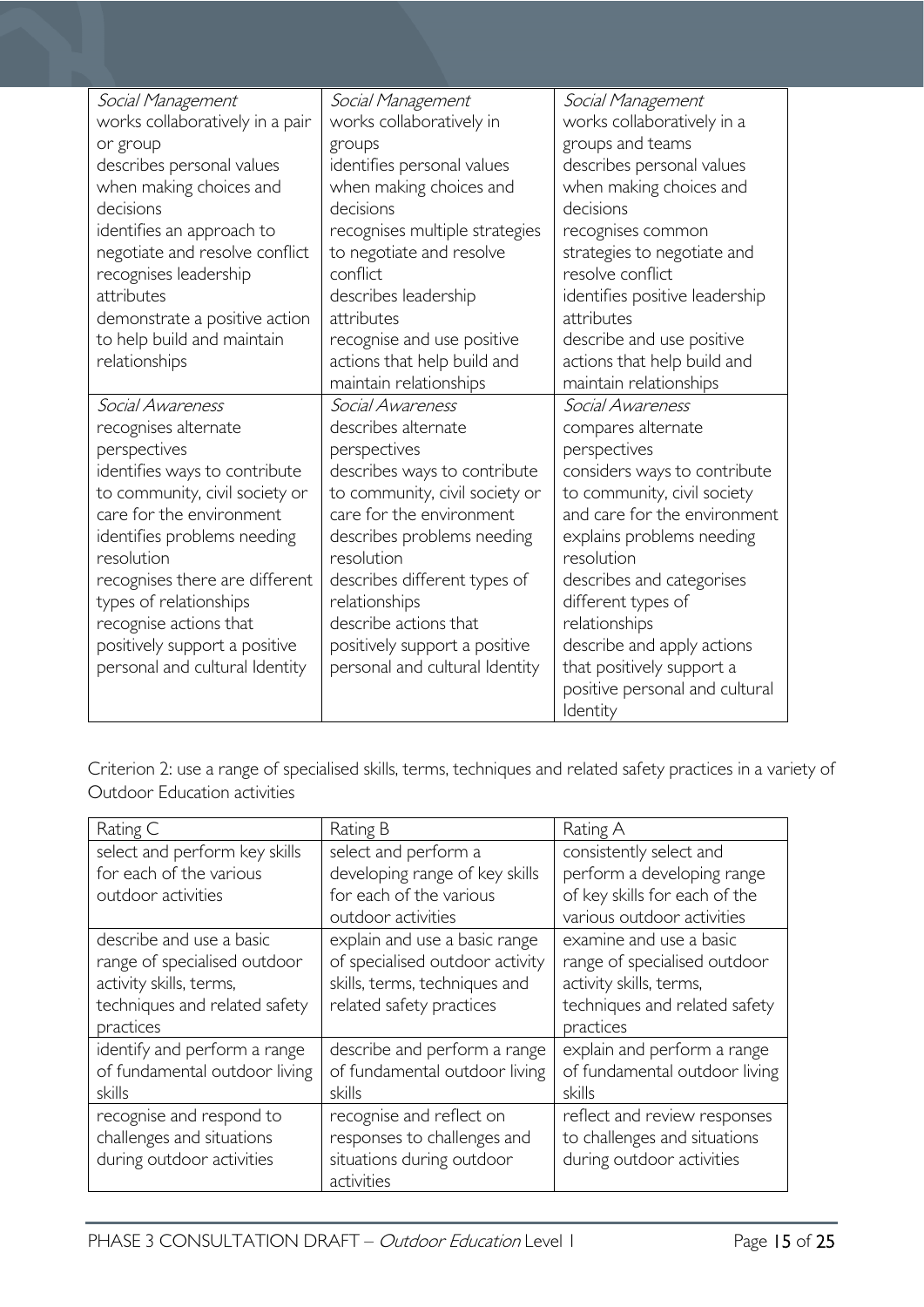Criterion 3: communicate purposefully and appropriately

| Rating C                                                 | Rating B                                             | Rating A                                                            |
|----------------------------------------------------------|------------------------------------------------------|---------------------------------------------------------------------|
| recognises and conveys                                   | describes and conveys                                | comprehends and conveys                                             |
| meaning of and about general                             | meaning of and about general                         | meaning of and about general                                        |
| outdoor education related                                | outdoor education related                            | outdoor education related                                           |
| information and concepts                                 | information and concepts                             | information and concepts                                            |
| recognises and uses<br>prescribed communication<br>modes | describes and uses prescribed<br>communication modes | describes and effectively uses<br>prescribed communication<br>modes |
| identifies and uses key                                  | describes and uses key                               | describes and appropriately                                         |
| outdoor recreation industry                              | outdoor recreation industry                          | uses key outdoor recreation                                         |
| communication practices and                              | communication practices and                          | industry communication                                              |
| conventions                                              | conventions                                          | practices and conventions                                           |
| recognises and uses                                      | describes and uses                                   | describes and appropriately                                         |
| terminology commonly                                     | terminology commonly                                 | uses terminology commonly                                           |
| associated with the outdoor                              | associated with the outdoor                          | associated with the outdoor                                         |
| recreation industry                                      | recreation industry                                  | recreation industry                                                 |

Criterion 4: explain how outdoor experiences and industry best practice contribute to healthy individuals, communities and environments)

| Rating C                         | Rating B                         | Rating A                         |  |
|----------------------------------|----------------------------------|----------------------------------|--|
| identify ways outdoor            | describe how outdoor             | explain how outdoor              |  |
| experiences, living skills and   | experiences, living skills and   | experiences, living skills and   |  |
| industry best practice           | industry best practice           | industry best practice           |  |
| contribute towards healthy       | contribute towards healthy       | contribute towards healthy       |  |
| individuals, communities and     | individuals, communities and     | individuals, communities and     |  |
| environments                     | environments                     | environments                     |  |
| identify how making              | describe how making              | explain how making               |  |
| connections with others, the     | connections with others, the     | connections with others, the     |  |
| community and environment        | community and environment        | community and environment        |  |
| link to key aspects of physical  | link to key aspects of physical  | link to key aspects of physical  |  |
| and health literacy critical for | and health literacy critical for | and health literacy critical for |  |
| our wellbeing                    | our wellbeing                    | our wellbeing                    |  |
| recognise and use personal       | describe and use personal        | describe and consistently use    |  |
| and outdoor activity goals to    | and outdoor activity goals to    | personal and outdoor activity    |  |
| inform basic organisational,     | inform basic organisational,     | goals to inform basic            |  |
| planning and review practices    | planning and review practices    | organisational, planning and     |  |
|                                  |                                  | review practices                 |  |
| demonstrate inquiry,             | demonstrate inquiry,             | demonstrate inquiry,             |  |
| problem solving and              | problem solving and              | problem solving and              |  |
| reflective thinking skills to    | reflective thinking skills to    | reflective thinking skills to    |  |
| identify and describe health     | recognise and explain health     | recognise and describe a         |  |
| impacts of outdoor               | impacts of outdoor               | range of health impacts of       |  |
| recreation activities            | recreation activities            | outdoor recreation activities    |  |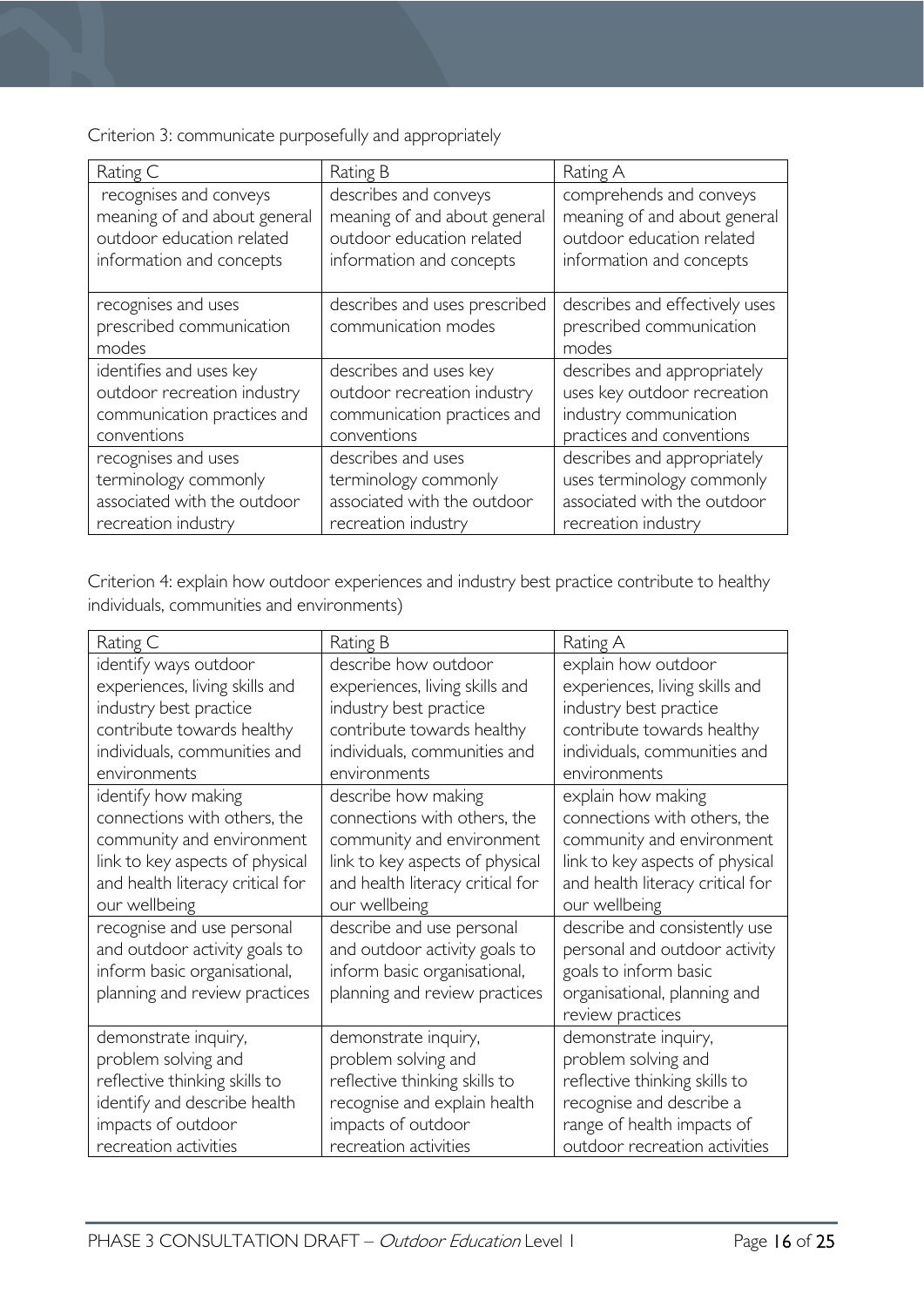Criterion 5: demonstrate understanding of group roles, attributes, dynamics and positive outdoor leadership practices

| Rating C                        | Rating B                        | Rating A                        |  |
|---------------------------------|---------------------------------|---------------------------------|--|
| recognise and use positive      | describe and use positive       | describe and consistently use   |  |
| outdoor leadership practices    | outdoor leadership practices    | positive outdoor leadership     |  |
|                                 |                                 | practices                       |  |
| recognise and describe          | describe and reflect on         | describe and compare            |  |
| general impacts of individual   | general impacts of individual   | general impacts of individual   |  |
| and group characteristics and   | and group characteristics and   | and group characteristics and   |  |
| attributes                      | attributes                      | attributes                      |  |
| recognise how varying roles     | identify examples of how        | identify and describe           |  |
| and settings may impact         | varying roles and settings      | examples of how varying         |  |
| group dynamics                  | impact group dynamics           | roles and settings impact       |  |
|                                 |                                 | group dynamics                  |  |
| identify personal role,         | describe personal role,         | explain personal role,          |  |
| responsibilities, and           | responsibilities, and           | responsibilities, and           |  |
| opportunities for taking        | opportunities for taking        | opportunities for taking        |  |
| actions to positively influence | actions to positively influence | actions to positively influence |  |
| a group                         | a group                         | a group                         |  |

Criterion 6: describe and apply an understanding of ecological literacy concepts (including conservation, sustainable practice and connection to natural environment)

| Rating C                        | Rating B                       | Rating A                      |
|---------------------------------|--------------------------------|-------------------------------|
| identify examples of            | recognise and use ecologically | explain and use ecologically  |
| ecologically sustainable        | sustainable practices in       | sustainable practices in      |
| practices in outdoor activities | outdoor activities             | outdoor activities            |
| describe ecologically           | describe and apply a range of  | select and apply a range of   |
| sustainable practices matched   | ecologically sustainable       | ecologically sustainable      |
| to the demands of various       | practices matched to the       | practices matched to the      |
| settings                        | demands of various settings    | demands of various settings   |
| recognise a contemporary        | describe a contemporary        | explain a contemporary        |
| ecological issue impacting      | ecological issue impacting     | ecological issue impacting    |
| outdoor professions             | outdoor professions            | outdoor professions           |
| identify ways in which people   | recognise and describe ways    | recognise and reflect on ways |
| experience and relate to the    | in which people experience     | in which people experience    |
| natural environment             | and relate to the natural      | and relate to the natural     |
|                                 | environment                    | environment                   |

# <span id="page-16-0"></span>Quality Assurance

• This will be determined by TASC at time of accreditation.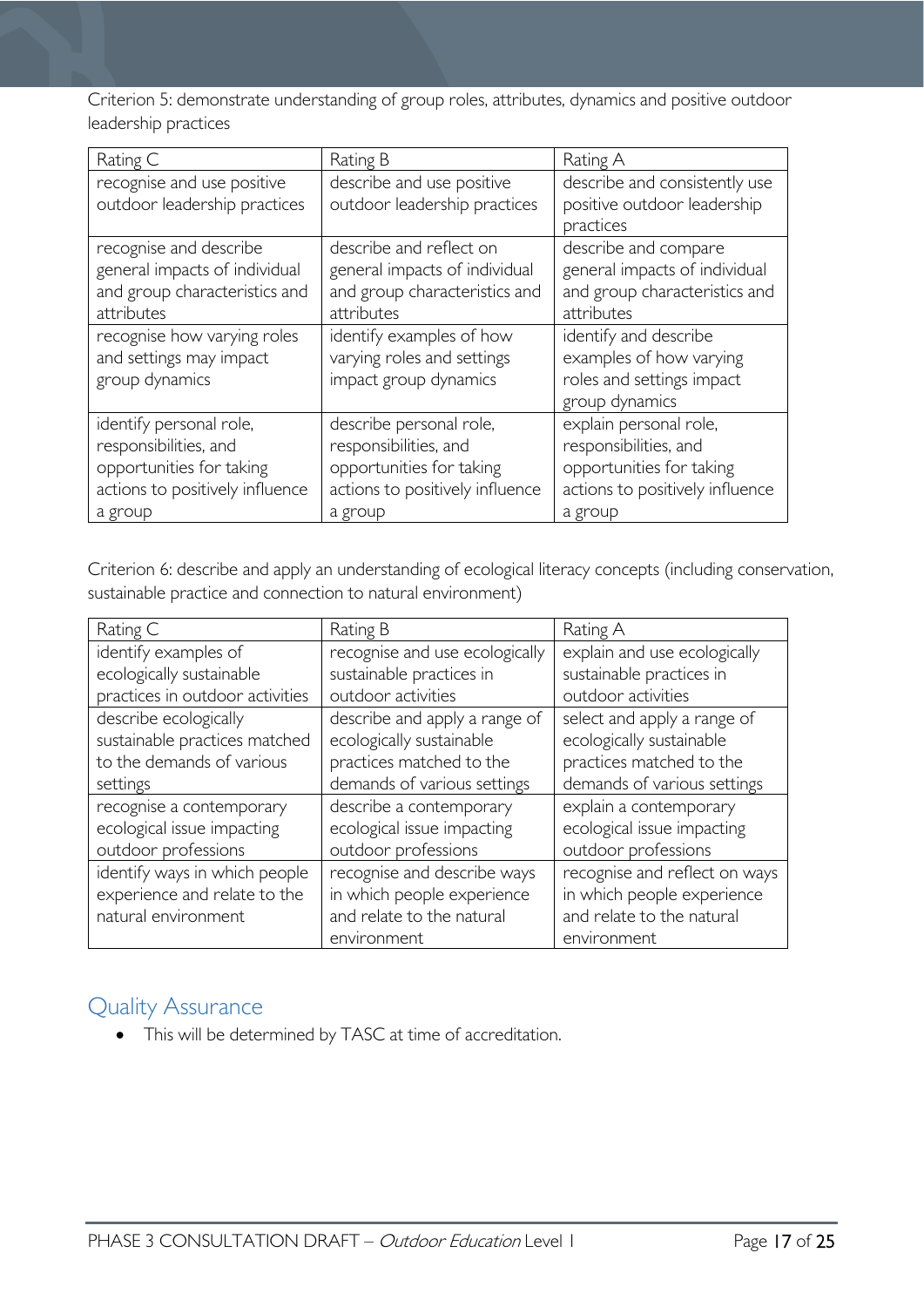# <span id="page-17-0"></span>Qualifications and Award Requirements

The final award will be determined by the Office of Tasmanian Assessment, Standards and Certification from 6 ratings.

The minimum requirements for an award in *Outdoor Education* Level 1 are as follows:

EXCEPTIONAL ACHIEVEMENT (EA) 5 'A' ratings, 1 'B' rating HIGH ACHIEVEMENT (HA)

3 'A' ratings, 2 'B' ratings, 1 'C' rating

COMMENDABLE ACHIEVEMENT (CA) 3 'B' ratings, 3 'C' ratings

SATISFACTORY ACHIEVEMENT (SA) 5 'C' ratings

PRELIMINARY ACHIEVEMENT (PA) 3 'C' ratings

A learner who otherwise achieves the ratings for an SA (Satisfactory Achievement) award but who fails to show any evidence of achievement in one or more criteria ('z' notation) will be issued with a PA (Preliminary Achievement) award.

# <span id="page-17-1"></span>Course Evaluation

• This will be confirmed by time of accreditation.

### <span id="page-17-2"></span>Course Developer

This course has been developed by the Department of Education's Years 9 to 12 Learning Unit in collaboration with Catholic Education Tasmania and Independent Schools Tasmania.

# <span id="page-17-3"></span>Accreditation and Version History

• Details to be determined by TASC at time of accreditation.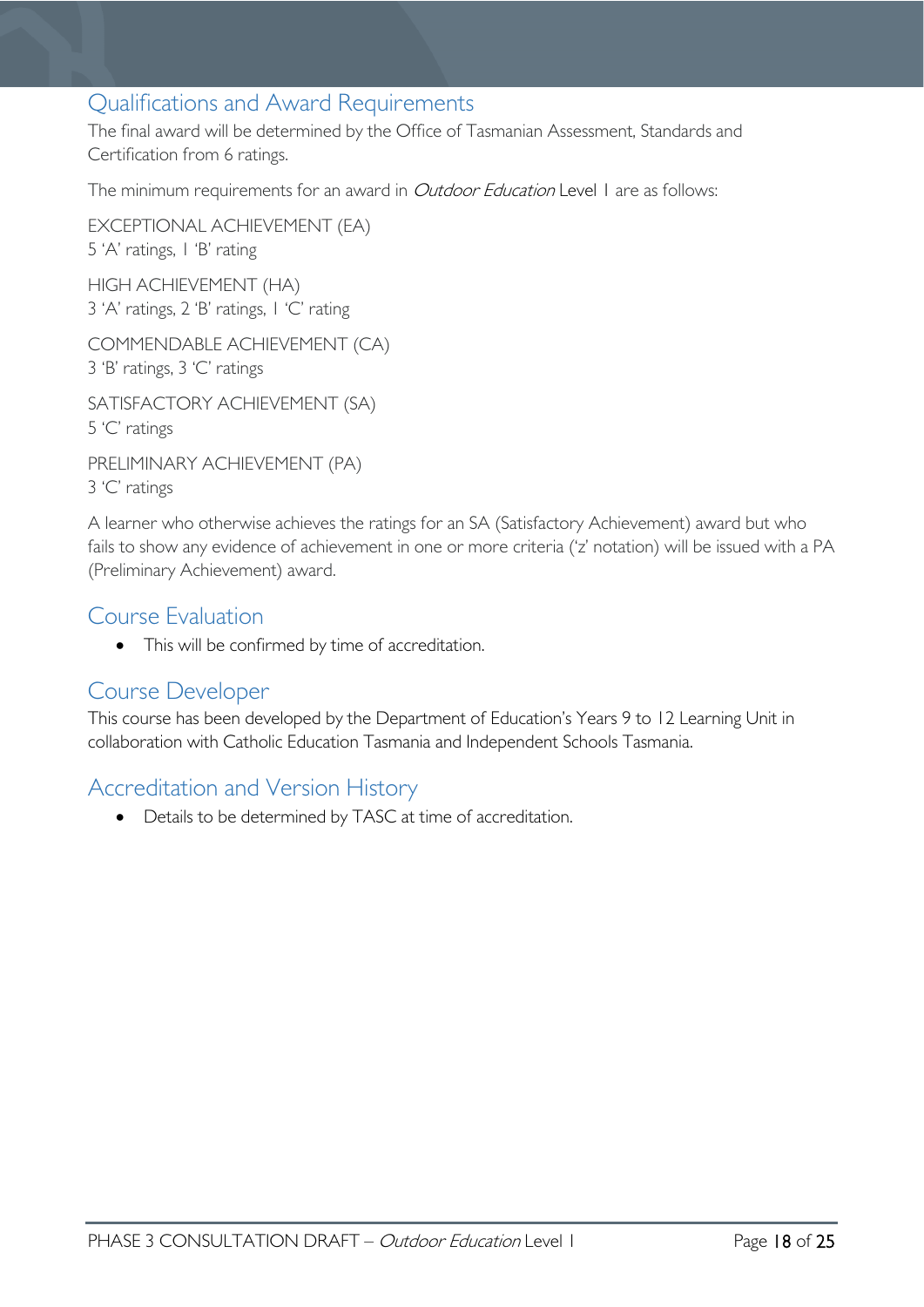# Appendix 1 - Line of Sight



<span id="page-18-0"></span>

| Learning Outcomes                                     | Course         | Work           | Criteria           | Standards | General                            |
|-------------------------------------------------------|----------------|----------------|--------------------|-----------|------------------------------------|
|                                                       | Content        | Requirements   |                    |           | Capabilities                       |
|                                                       |                |                |                    |           | (GC)                               |
| demonstrate personal and social capability.           | Module 1, 2, 3 | Module 1, 2, 3 | $C$ 1, 2, 3, 4, 5, | E1, 2, 3  | GC:                                |
|                                                       |                |                | 6                  |           | 垒                                  |
| 2.<br>Discuss and apply outdoor knowledge and skills. | Module 1, 2, 3 | Module 1, 2, 3 | $C$ 1, 2, 3, 4, 5, | E1, 2, 3  | GC:                                |
|                                                       |                |                | 6                  |           | 闘:<br>E                            |
|                                                       |                |                |                    |           | $\mathbb{C}$ $\cong$               |
|                                                       |                |                |                    |           | $\mathbb{c}_2$<br>┳                |
| Communicate effectively.<br>3.                        | Module 1, 2, 3 | Module 1, 2, 3 | $C$ 1, 2, 3, 4, 5, | E1, 2, 3  | GC:                                |
|                                                       |                |                | 6                  |           | $K$ $\mathbb{C}$<br>$\equiv$       |
|                                                       |                |                |                    |           | 44                                 |
|                                                       |                |                |                    |           | ©ු                                 |
| 4.<br>Engage and reflect on outdoor experiences.      | Module I       | Module         | C <sub>4</sub>     | E1, 2, 3  | GC:                                |
|                                                       |                |                |                    |           | $\equiv$<br>$\cdot$ k $\mathbb{G}$ |
|                                                       |                |                |                    |           | 44                                 |
|                                                       |                |                |                    |           | ©ු                                 |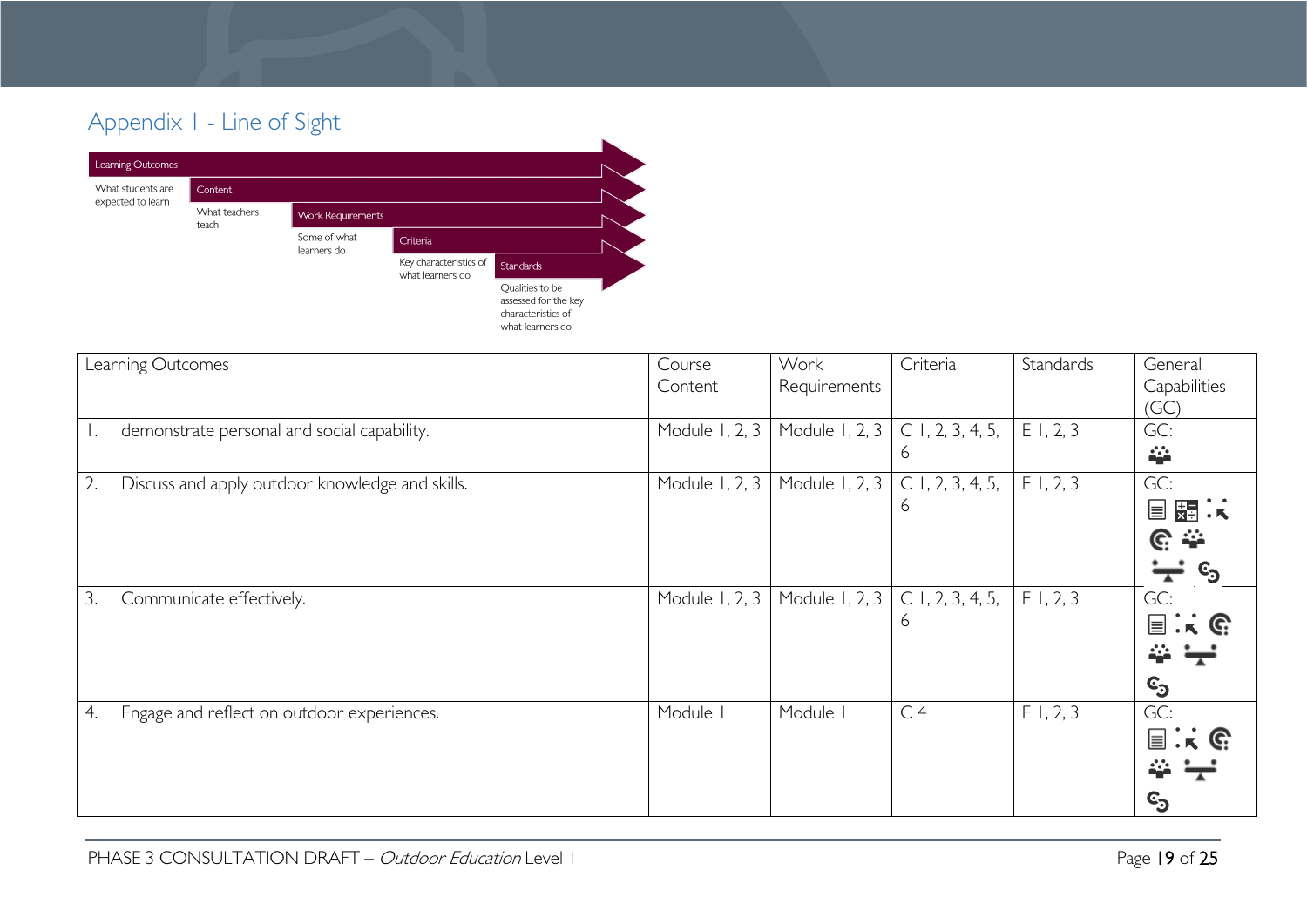| 5. | Describe and examine group dynamics.                | Module 2 | Module 2 | C <sub>5</sub> | E1, 2, 3 | GC:<br>$\Xi$ : $\kappa$ G<br>$\Rightarrow$ $\div$<br>©ු |
|----|-----------------------------------------------------|----------|----------|----------------|----------|---------------------------------------------------------|
| 6. | Recognise and explain ecological literacy concepts. | Module 3 | Module 3 | C <sub>6</sub> | E1, 2, 3 | GC:<br>$\Xi$ : $\kappa$ G<br>22<br>©ු                   |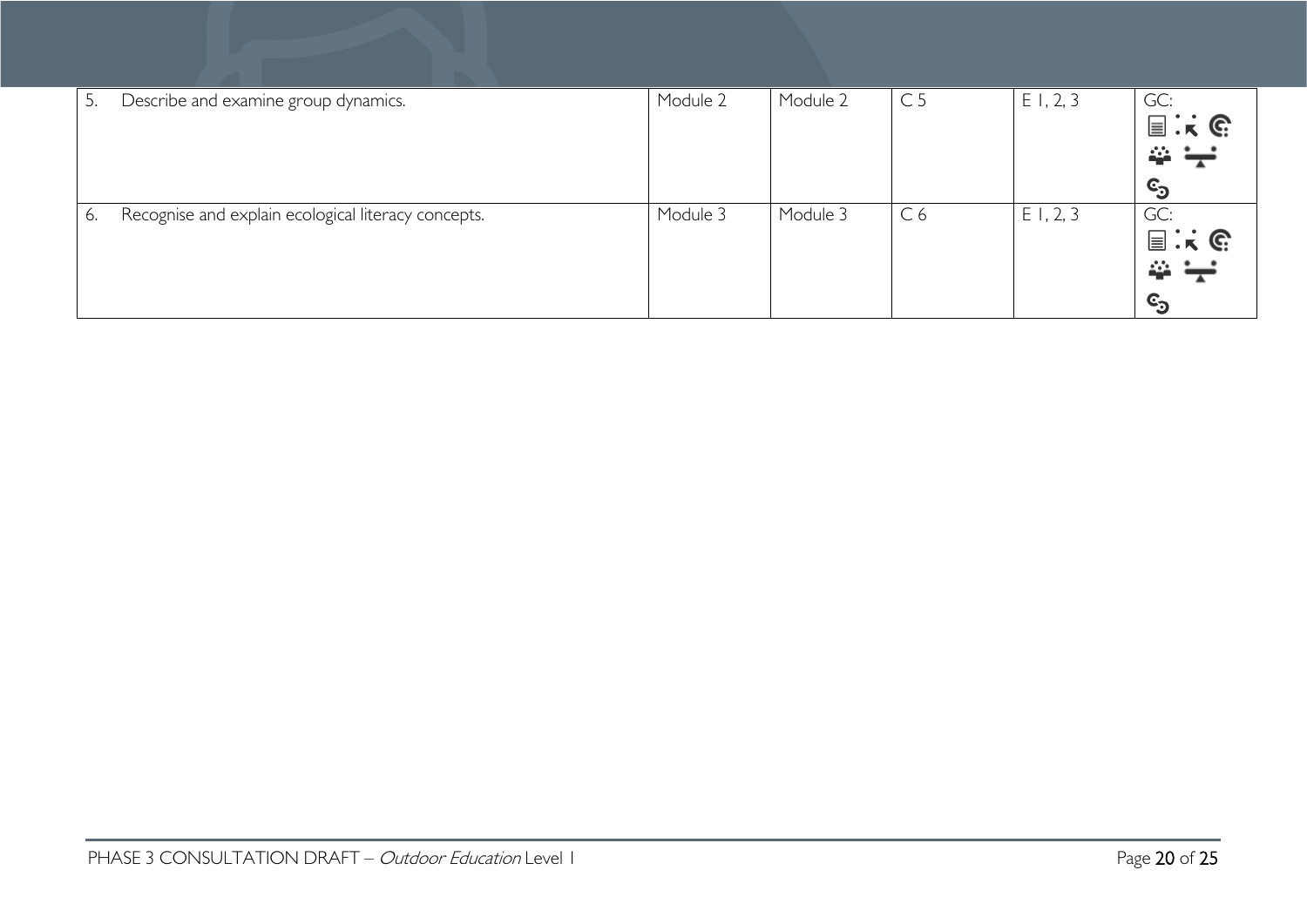# <span id="page-20-0"></span>Appendix 2 - Alignment to Curriculum Frameworks

There are no statements of national standards or frameworks relevant to this course.

# <span id="page-20-1"></span>Appendix 3 - Work Requirements

<span id="page-20-2"></span>Module 1 Work Requirements Specifications

Focus Area: Professional Studies

Title of Work Requirement: Outdoor Practical Experiences 1A – Reflective Journal

Mode /Format: Digital Folio

Learning Outcomes: 1,2,3,4

### Description:

The Digital Folio is a developing record of evidence gathered and organised during the course of the year of study. It will feature all work requirements and any other items deemed appropriate by the learner and/ or teacher. Providers and learners will have agency in deciding on the products and mechanisms used to gather, store and share the recorded information. The Reflective Journal will feature personal observations, connections and responses to practical activity sessions along with periodic review and summaries.

### Size: 4-6 hours.

Timing: Learners should spend 10-15 minutes after each session and a 20-30 minutes review and summary every 4 weeks.

### External agencies:

Practical experiences should include visits to a range of teacher selected centre based activities Relevant Criterion/criteria: 1, 2, 3, and 4.

### <span id="page-20-3"></span>Module 2 Work Requirements Specifications

### Focus Area: Professional Studies

Title of Work Requirement: Intro to Bushcraft and Outdoor Survival I – Reflective Journal Mode /Format: Digital Folio

Learning Outcomes: 1,2,3,5

Description: The Reflective Journal will feature personal observations, connections and responses to practical activity sessions along with periodic review and summaries. Teacher review and feedback would typically follow these cycles.

Size: 4-6 hours.

Timing: Learners should spend 10-15 minutes after each session and a 20-30 minutes review and summary every 4 weeks.

External agencies: The outdoor challenge experience may involve external agencies and/or venues Relevant Criterion/criteria: 1,2,3,5

Focus Area: Professional Studies Title of Work Requirement: Outdoor Experiences (Specialisation)1 – Digital Exhibition Mode /Format: Digital Folio Learning Outcomes: 1,2,3,5

Description: The digital exhibition will feature a 3-5 minute presentation supported by images and/or video footage.

Size: 2-4 hours.

Timing: Learners should be made aware and form a plan to gather and store information at the start of the unit. The exhibition will be a culminating product showing evidence and reflection on learning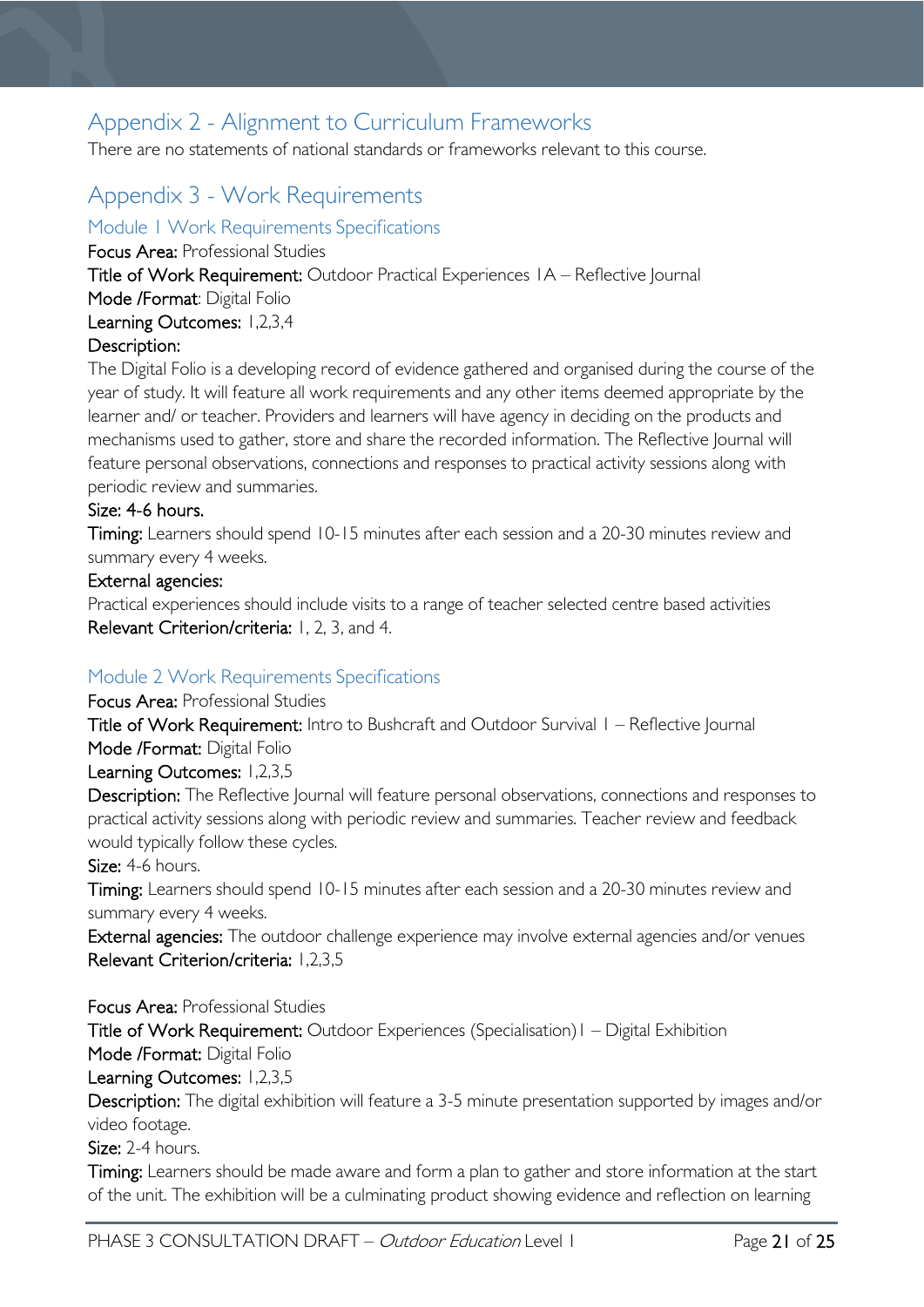and progress across integrated aspects of the chosen activity during the Outdoor Experiences (Specialisation)1 unit

External agencies: The chosen activity may involve external agencies and/or venues Relevant Criterion/criteria: 1,2,3,5

### <span id="page-21-0"></span>Module 3 Work Requirements Specifications

Focus Area: Professional Studies

Title of Work Requirement: Outdoor Practical Experiences 1B – Reflective Journal Mode /Format: Digital Folio

Learning Outcomes: 1,2,3,6

Description: The Reflective Journal will feature personal observations, connections and responses to practical activity sessions along with periodic review and summaries. Teacher review and feedback would typically follow these cycles.

### Size: 4-6 hours.

### Timing:

Learners should spend 10-15 minutes after each session and a 20–30-minute review and summary every 4 weeks. The full day or journey experience will require a separate subsection and a more rigorous review which would normally be preceded by class debriefing and review discussion External agencies: The full day or journey experience may involve external agencies and/or venues Relevant Criterion/criteria: 1,2,3,6

Focus Area: Professional Studies

Title of Work Requirement: Intro to Outdoor Recreation and Ecotourism 1- Multimodal Presentation

Mode /Format: Digital Folio

### Learning Outcomes: 1,2,3,6

Description: Learners must consider the most effective multimodal approach to reflect, produce and share a 2–5-minute presentation which must communicate personal perspectives on relationships with nature by connecting and interpreting messages, thoughts, learning and feelings relating to the key ecological literacy themes. The presentation must be recorded and stored in the digital folio

### Size: 3-4 hours.

### Timing:

The Multimodal Presentation will be the culmination of the Ecological literacy unit.

External agencies: This work requirement may require some personalised technology support Relevant Criterion/criteria: 1,2,3,6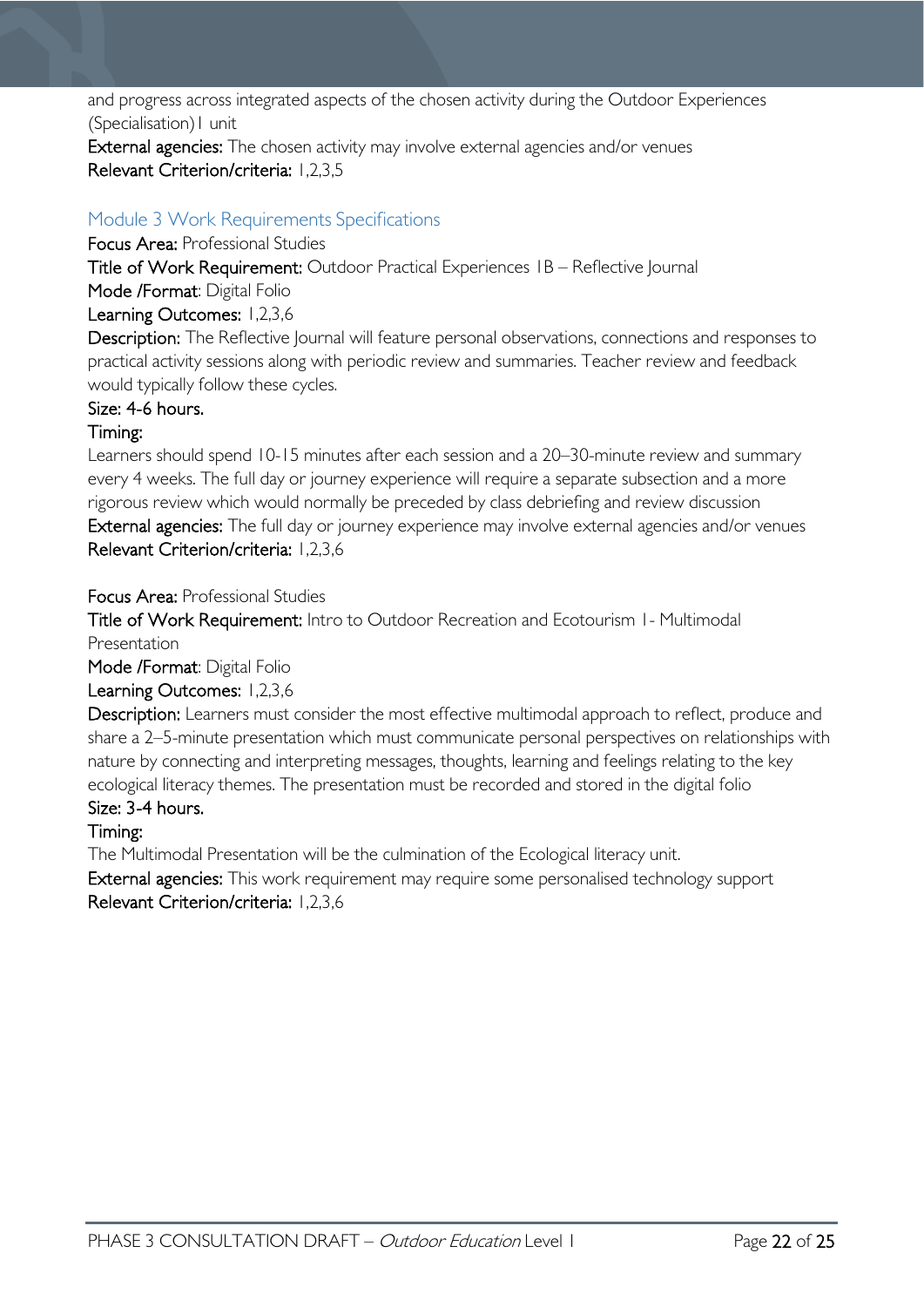# <span id="page-22-0"></span>Appendix 4 – General Capabilities and Cross-Curriculum Priorities

Learning across the curriculum content, including the cross-curriculum priorities and general capabilities, assists students to achieve the broad learning outcomes defined in the Alice Springs (Mparntwe) Education Declaration (December 2019).

#### General Capabilities:

The general capabilities play a significant role in the Australian Curriculum in equipping young Australians to live and work successfully in the twenty-first century.

In the Australian Curriculum, capability encompasses knowledge, skills, behaviours and dispositions. Students develop capability when they apply knowledge and skills confidently, effectively and appropriately in complex and changing circumstances, in their learning at school and in their lives outside school.

The general capabilities include:

- Critical and creative thinking  $\mathbb{C}$
- Ethical understanding  $\div$
- Information and communication technology capability  $\cdot$
- Intercultural understanding  $\frac{c_3}{ }$
- Literacy
- Numeracy
- Personal and social capability  $\ddot{=}$

#### Cross-Curriculum Priorities:

Cross-curriculum priorities enable students to develop understanding about and address the contemporary issues they face, for their own benefit and for the benefit of Australia as a whole. The priorities provide national, regional and global dimensions which will enrich the curriculum through development of considered and focused content that fits naturally within learning areas. Incorporation of the priorities will encourage conversations between students, teachers and the wider community.

The cross-curriculum priorities include:

- Aboriginal and Torres Strait Islander Histories and Cultures  $\mathscr$
- Asia and Australia's Engagement with Asia M
- Sustainability  $\triangleleft$

# <span id="page-22-1"></span>Appendix 5 – Glossary

o A central glossary will be added to the final draft of the course for consultation.

### <span id="page-22-2"></span>Appendix 6 - Outdoor Education: Guidelines for Practical Activities General advice:

• In the initial stage of planning for learners to undertake any outdoor recreation activity, particularly those occurring off-campus, providers must check the most recent information on safety and best practice as outlined in the Outdoor Council of Australia - Australian Adventure Activity Standard and associated Good Practice Guides – refer: [https://australianaas.org.au//](https://australianaas.org.au/)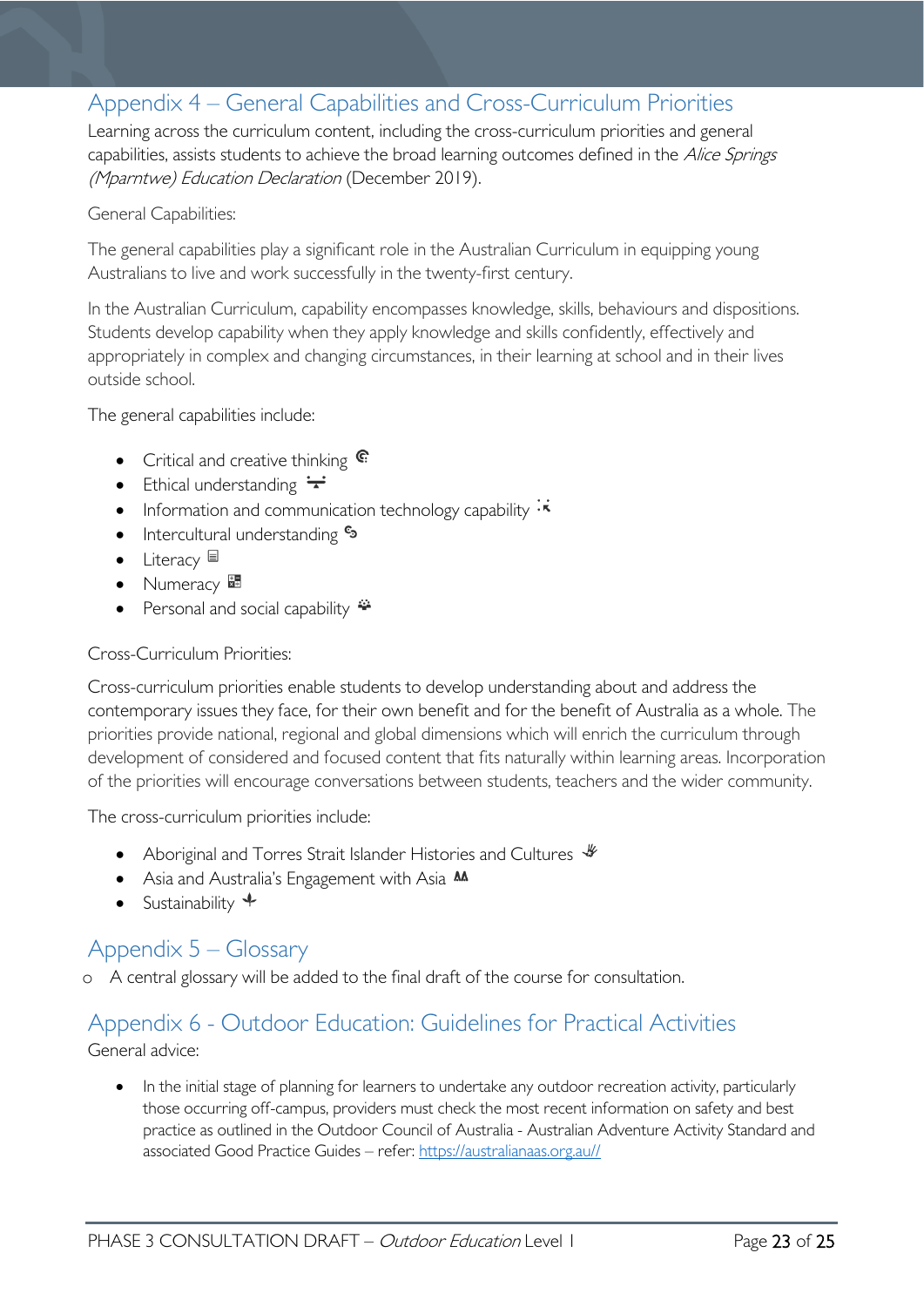• Providers must also check the requirements of their sector – eg. DoE providers must ensure that they follow the [Procedures for Planning Off Campus Activities](https://tasedu.sharepoint.com/sites/intranet/Document%20Centre/Procedures-for-Planning-Off-Campus-Activities.PDF)

<span id="page-23-0"></span>Recommended Outdoor Activities List (draft version)

| Activity Category    | Level $1,2$ , and $3$ | Level 2 and 3                            | Level 3 only        |
|----------------------|-----------------------|------------------------------------------|---------------------|
|                      | Recommended           | could also consider                      | could also consider |
|                      | Activities            |                                          |                     |
| Boating and Sailing  | dinghy and catamaran  | stand up boarding                        |                     |
|                      | sailing               |                                          |                     |
|                      | board sailing         |                                          |                     |
|                      | keel boats and multi  |                                          |                     |
|                      | hull.                 |                                          |                     |
| Bushwalking          | short and day coastal | day coastal walks                        |                     |
|                      | walks                 | (including                               |                     |
|                      | short or day alpine   | coasteneering)                           |                     |
|                      | walks.                | day winter walks                         |                     |
| Camping              | residential and base  | coastal camps                            |                     |
|                      | camps                 | alpine camping                           |                     |
|                      | overnight camps.      | snow camping                             |                     |
| Enclosed and coastal | stand up paddleboard  | day sea kayaking                         |                     |
| waters paddle craft  | surf kayaking (seas   | multiday sea kayaking                    |                     |
|                      | and surf less than I  |                                          |                     |
|                      | metre.)               |                                          |                     |
|                      | part/single day sea   |                                          |                     |
|                      | kayaking              |                                          |                     |
| Caving               | horizontal caving     | horizontal caving                        |                     |
|                      | which could involve   | which involves                           |                     |
|                      | crawling through      | crawling through                         |                     |
|                      | narrow openings, and  | narrow openings,                         |                     |
|                      | climbing up and down  | fording streams and                      |                     |
|                      | short rock faces.     | climbing up and down                     |                     |
|                      |                       | short rock faces                         |                     |
|                      |                       | vertical caving which                    |                     |
|                      |                       | involves the use of                      |                     |
|                      |                       | ropes or ladders to<br>ascend or descend |                     |
|                      |                       | vertical drops known                     |                     |
|                      |                       | as 'pitches'                             |                     |
| Cycling              | cycling               | track cycling                            |                     |
|                      | cycle touring         | downhill                                 |                     |
|                      | mountain biking       |                                          |                     |
| Diving               | snorkelling           | <b>SCUBA</b>                             |                     |
|                      | free diving.          |                                          |                     |